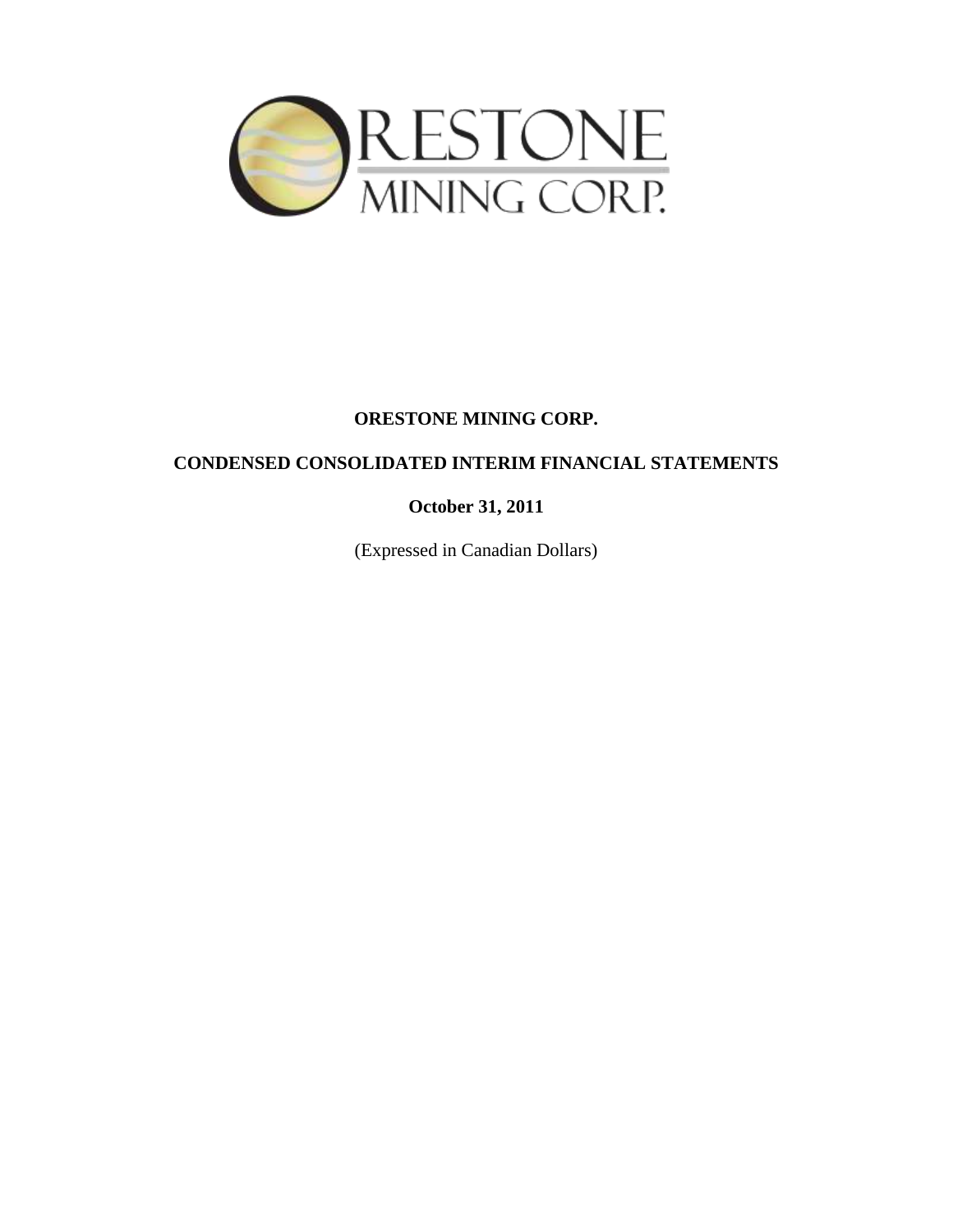# **NOTICE OF NO AUDITOR REVIEW OF**

# **CONDENSED CONSOLIDATED INTERIM FINANCIAL STATEMENTS**

In accordance with National Instrument 51-102, Part 4, subsection 4.3 (3) (a), if an auditor has not performed a review of the interim financial statements, they must be accompanied by a notice indicating that an auditor has not reviewed the financial statements.

The accompanying unaudited condensed consolidated interim financial statements of the Company have been prepared by and are the responsibility of the Company's management.

The Company's independent auditor has not performed a review of these financial statements in accordance with standards established by the Canadian Institute of Chartered Accountants for a review of interim financial statements by an entity's auditor.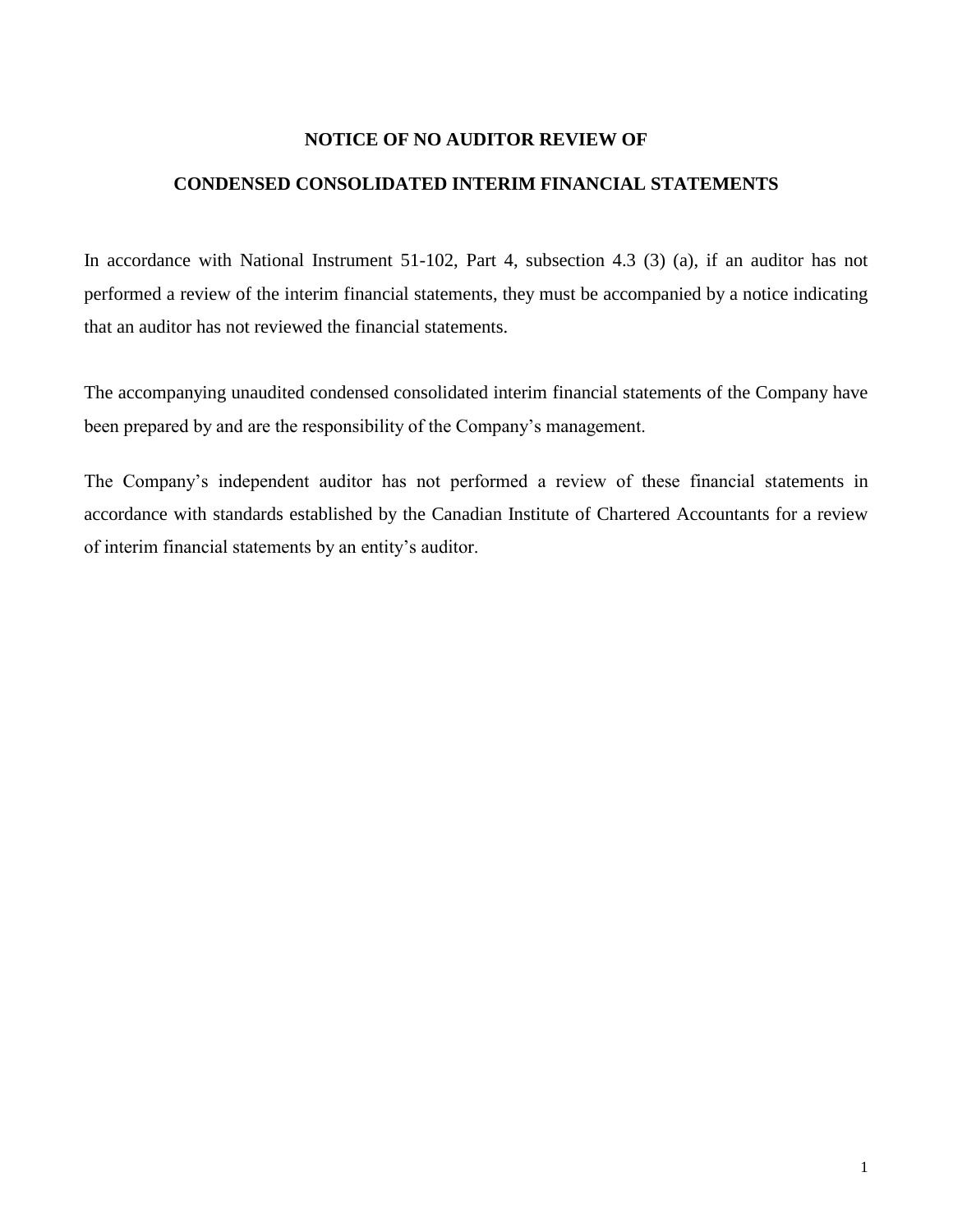CONDENSED CONSOLIDATED STATEMENT OF FINANCIAL POSITION

(Expressed in Canadian dollars)

(Unaudited)

|                                          | <b>Notes</b> | October 31, | January 31, | February 1,   |
|------------------------------------------|--------------|-------------|-------------|---------------|
|                                          |              | 2011        | 2011        | 2010          |
|                                          |              | \$          | \$          | $\mathcal{S}$ |
| <b>ASSETS</b>                            |              |             | (Note 13)   | (Note 13)     |
| <b>Current Assets</b>                    |              |             |             |               |
| Cash                                     |              | 51,077      | 21,646      | 29,350        |
| Receivables                              | 5            | 61,852      | 83,500      | 2,769         |
| Mineral tax credit recoverable           | 5            | 41,040      | 76,082      | 28,582        |
| Prepaids                                 |              | 58,964      | 2,835       |               |
|                                          |              | 212,933     | 184,063     | 60,701        |
| <b>Non-current Assets</b>                |              |             |             |               |
| Equipment                                | 3            | 3,123       | 3,981       | 5,664         |
| <b>Exploration properties</b>            | 5            | 2,780,520   | 2,813,691   | 2,146,095     |
| Deposits                                 | 5            | 17,500      | 17,500      | 81,048        |
| <b>Reclamation</b> bond                  | 5            | 29,000      | 29,000      |               |
|                                          |              | 2,830,143   | 2,864,172   | 2,232,807     |
|                                          |              | 3,043,076   | 3,048,235   | 2,293,508     |
| <b>LIABILITIES</b>                       |              |             |             |               |
| <b>Current</b>                           |              |             |             |               |
| Accounts payable and accrued liabilities |              | 129,916     | 233,785     | 110,623       |
| Due to related parties                   | $\tau$       | 154,159     | 178,070     |               |
| Loans payable                            | 6            |             |             | 225,000       |
|                                          |              | 284,075     | 411,855     | 335,623       |
|                                          |              |             |             |               |
| <b>SHAREHOLDERS' EQUITY</b>              |              |             |             |               |
| Share capital                            | $\,8\,$      | 4,166,158   | 3,675,979   | 2,540,989     |
| Shares subscribed                        | 8            | 40,000      |             |               |
| Reserves                                 | 8            | 158,511     | 5,270       |               |
| Deficit                                  |              | (1,605,668) | (1,044,869) | (583, 104)    |
|                                          |              | 2,759,001   | 2,636,380   | 1,957,885     |
|                                          |              | 3,043,076   | 3,048,235   | 2,293,508     |

**Nature and continuance of operations** (Note 1) **Subsequent Event** (Note 12)

These consolidated financial statements are authorized for issue by the Board of Directors. They are signed on the Company's behalf by:

| <i>"David Hottman</i> | <b>Director</b> | "Garv Nordin" | <b>Director</b> |
|-----------------------|-----------------|---------------|-----------------|
| David Hottman         |                 | Gary Nordin   |                 |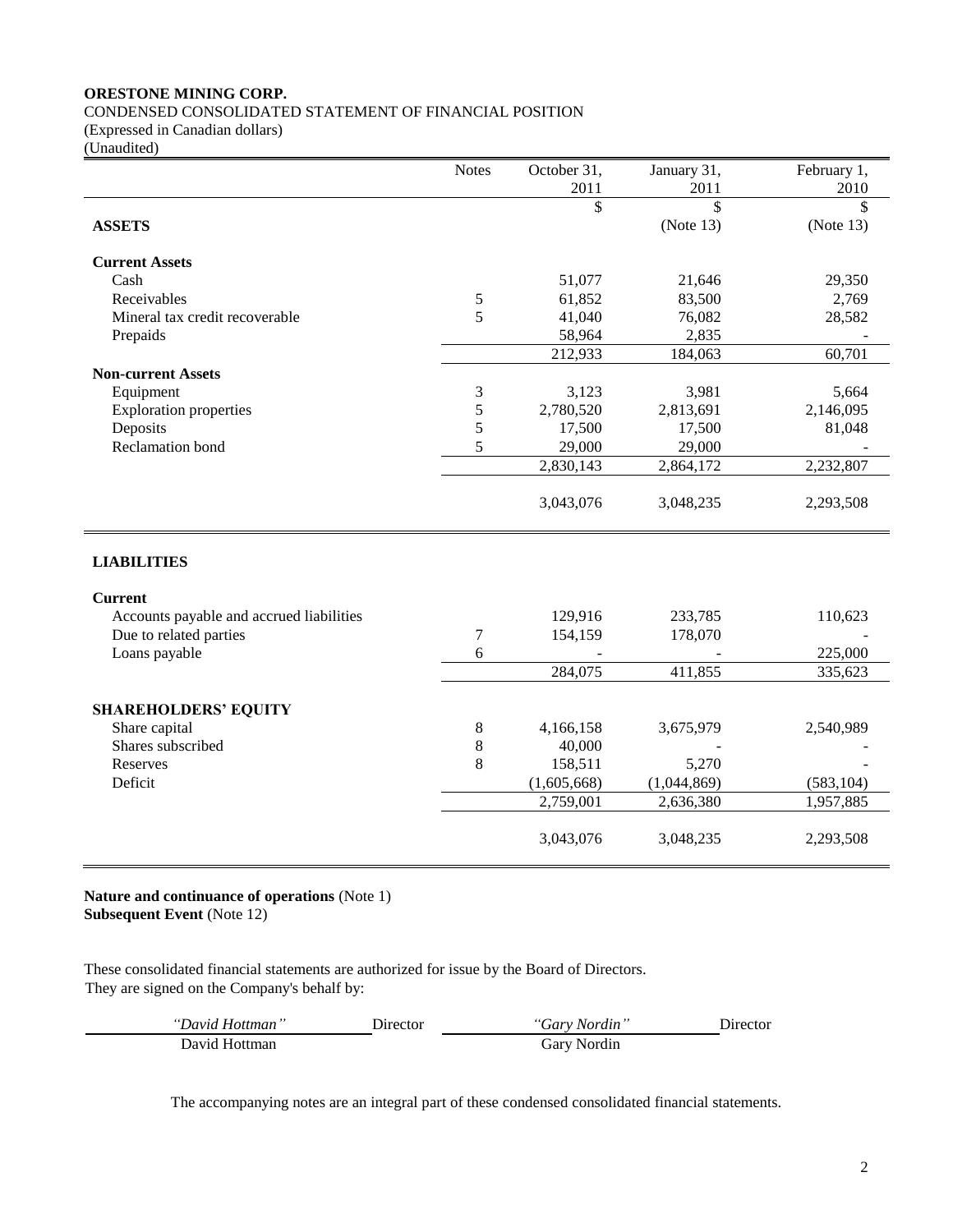CONDENSED CONSOLIDATED STATEMENTS OF COMPREHENSIVE LOSS

(Expressed in Canadian dollars)

(Unaudited)

|                                                                                           |              |            | For the three months ended<br>October 31, |            | For the nine months ended<br>October 31, |
|-------------------------------------------------------------------------------------------|--------------|------------|-------------------------------------------|------------|------------------------------------------|
|                                                                                           | <b>Notes</b> | 2011       | 2010                                      | 2011       | 2010                                     |
|                                                                                           |              | \$         | \$                                        | \$         | \$                                       |
| <b>EXPENSES</b>                                                                           |              |            | (Note 13)                                 |            | (Note 13)                                |
| Accounting fees                                                                           |              | (17,000)   | 19,519                                    | 10,420     | 34,699                                   |
| Depreciation                                                                              |              | 286        | 422                                       | 858        | 1,271                                    |
| Filing fees                                                                               |              | 4,323      | 6,713                                     | 19,172     | 22,985                                   |
| Investor relations                                                                        |              | 31,799     | 3,519                                     | 33,615     | 3,519                                    |
| Management and consulting fees                                                            | 7            | 4,000      | 9,782                                     | 20,000     | 19,270                                   |
| Salaries and benefits                                                                     |              | 80,741     | $\overline{a}$                            | 100,198    |                                          |
| Office, rent and miscellaneous                                                            | 7            | 12,676     | 9,460                                     | 29,222     | 19,017                                   |
| Project search                                                                            |              | 1,926      |                                           | 1,926      |                                          |
| Professional fees                                                                         |              | 16,160     | (2,197)                                   | 37,096     | 115,255                                  |
| Share-based payments                                                                      | 8            | 40,902     |                                           | 40,902     |                                          |
|                                                                                           |              | 175,813    | 47,218                                    | 293,409    | 216,016                                  |
| <b>OTHER ITEMS</b>                                                                        |              |            |                                           |            |                                          |
| Loss on debt settlement                                                                   | 13           | 104,888    |                                           | 104,888    |                                          |
| Todd Creek JV Management fees                                                             |              |            | (15,313)                                  |            | (15,313)                                 |
| Write-off of mineral properties cost                                                      | 5            |            |                                           | 162,502    |                                          |
| <b>LOSS BEFORE INCOME TAX</b>                                                             |              | 280,701    | 31,905                                    | 560,799    | 200,703                                  |
| Income tax expense                                                                        |              |            |                                           |            |                                          |
| NET LOSS AND COMPREHENSIVE LOSS                                                           |              | 280,701    | 31,905                                    | 560,799    | 200,703                                  |
| <b>LOSS PER COMMON SHARE - BASIC AND</b><br><b>DILUTED</b>                                | 9            | \$0.005    | \$0.001                                   | \$0.01     | \$0.01                                   |
| <b>WEIGHTED AVERAGE NUMBER OF COMMON</b><br><b>SHARES OUTSTANDING - BASIC AND DILUTED</b> | 9            | 57,350,246 | 47,849,478                                | 51,442,246 | 37,528,935                               |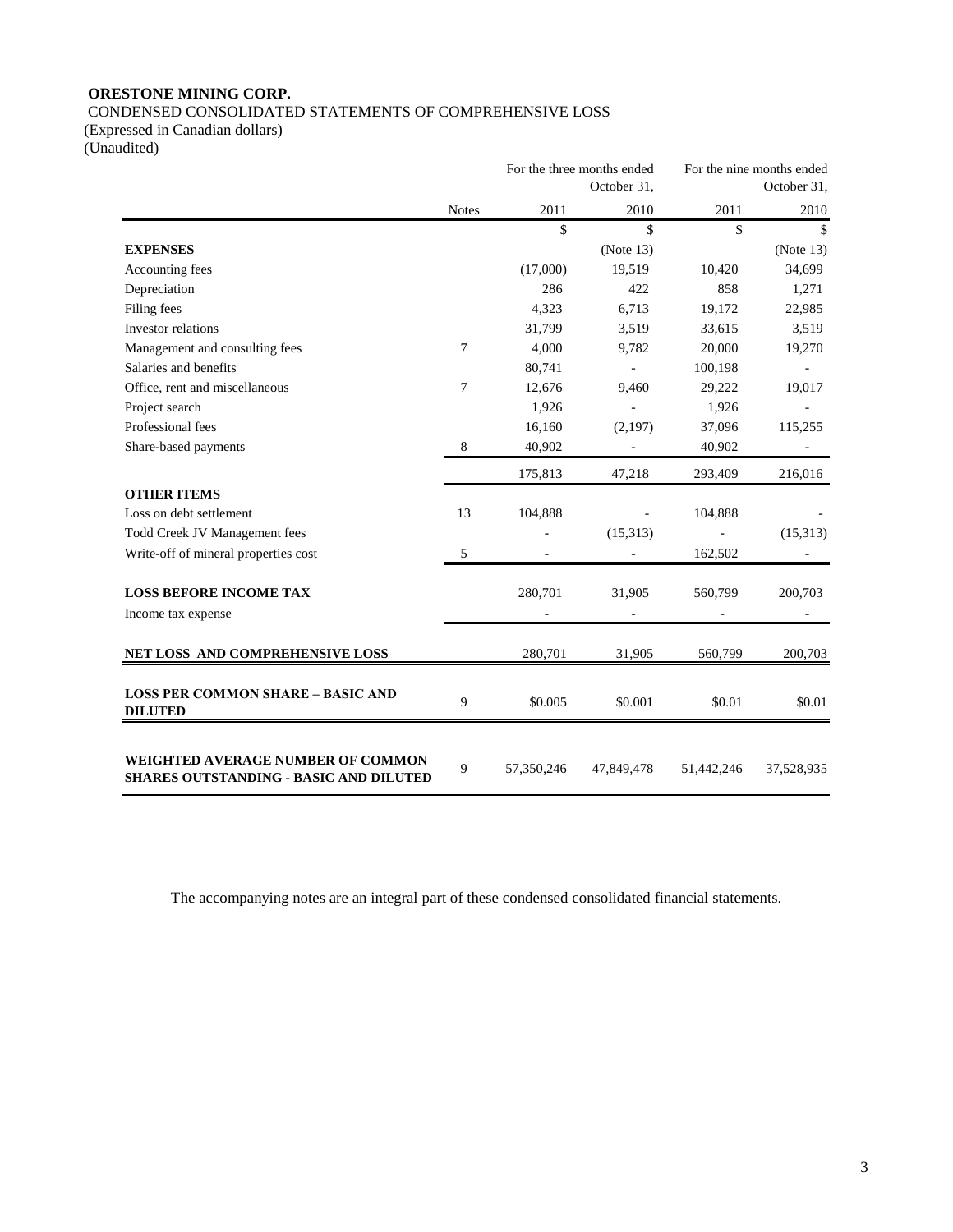CONDENSED CONSOLIDATED STATEMENT OF CHANGES IN EQUITY

(Expressed in Canadian dollars)

(Unaudited)

|                                           |                |               |               |     | Reserves   |                       |                    |                     |
|-------------------------------------------|----------------|---------------|---------------|-----|------------|-----------------------|--------------------|---------------------|
|                                           |                |               |               |     |            | <b>Equity Settled</b> |                    |                     |
|                                           | Number of      |               | Share         |     |            | Employee              |                    | Total Shareholders' |
|                                           | shares         | Share Capital | subscription  |     | Warrants   | <b>Benefits</b>       | Defict             | Equity              |
| Balance as at February 1, 2010 (Note 13)  | 22,568,581 \$  | 2,540,989     | \$            | \$  | \$         |                       | \$ (583,104) \$    | 1,957,885           |
| Recapitalization transactions             |                |               |               |     |            |                       |                    |                     |
| Equity accounts of Orestone               | 24,861,332     | 1,677,983     |               |     |            | 1,068,386             | (559, 571)         | 2,186,798           |
| Elimination of Orestone's equity accounts | $\sim$         | (1,677,983)   |               |     |            | (1,068,386)           | 559,571            | (2,186,798)         |
| Shares acquired by legal parent           | (22, 568, 581) |               |               |     |            |                       |                    |                     |
| Shares issued on reverse take-over        | 22,568,581     | 1,118,760     |               |     |            |                       |                    | 1,118,760           |
| Shares issued                             |                |               |               |     |            |                       |                    |                     |
| For finder's fees (Note 4)                | 200,000        | 10,000        |               |     | 5,270      |                       |                    | 15,270              |
| For debt settlement (Note 6)              | 250,000        | 25,000        |               |     |            |                       |                    | 25,000              |
| For mineral property (Note 5)             | 50,000         | 3,500         |               |     |            |                       |                    | 3,500               |
| Share issue costs                         |                | (15,270)      |               |     |            |                       |                    | (15,270)            |
| Net Comprehensive Loss for the Period     |                |               |               |     |            |                       | (200, 703)         | (200, 703)          |
| Balance as at October 31, 2010 (Note 13)  | 47,929,913 \$  | 3,682,979 \$  |               | \$  | 5,270 \$   |                       | $$$ (783,807) \,\$ | 2,904,442           |
| Shares issued                             |                |               |               |     |            |                       |                    |                     |
| For debt settlement adjustment            |                | (17,500)      |               |     |            |                       |                    | (17,500)            |
| For mineral properties (Note 5)           | 150,000        | 10,500        |               |     |            |                       |                    | 10,500              |
| Net Comprehensive Loss for the Period     |                |               |               |     |            |                       | (261,062)          | (261,062)           |
| Balance as at January 31, 2011 (Note 13)  | 48,079,913 \$  | 3,675,979     | -\$           | \$  | 5,270 \$   |                       | $$(1,044,869)$ \;  | 2,636,380           |
| Shares issued                             |                |               |               |     |            |                       |                    |                     |
| For cash (Note 8)                         | 4,900,000      | 132,661       |               |     | 112,339    |                       |                    | 245,000             |
| For debt settlement (Note 6)              | 5,244,400      | 367,108       |               |     |            |                       |                    | 367,108             |
| Subscribed shares                         |                | $\sim$        | 40,000        |     |            |                       |                    | 40,000              |
| Share issue costs (Note 8)                |                | (9,590)       |               |     |            |                       |                    | (9,590)             |
| Share-based payments (Note 8)             |                |               |               |     |            | 40,902                |                    | 40,902              |
| Net Comprehensive Loss for the Period     |                |               |               |     |            |                       | (560,799)          | (560, 799)          |
| Balance as at October 31, 2011            | 58,224,313 \$  | 4,166,158     | -\$<br>40,000 | -\$ | 117,609 \$ | 40,902                | $$(1,605,668)$ \;  | 2,759,001           |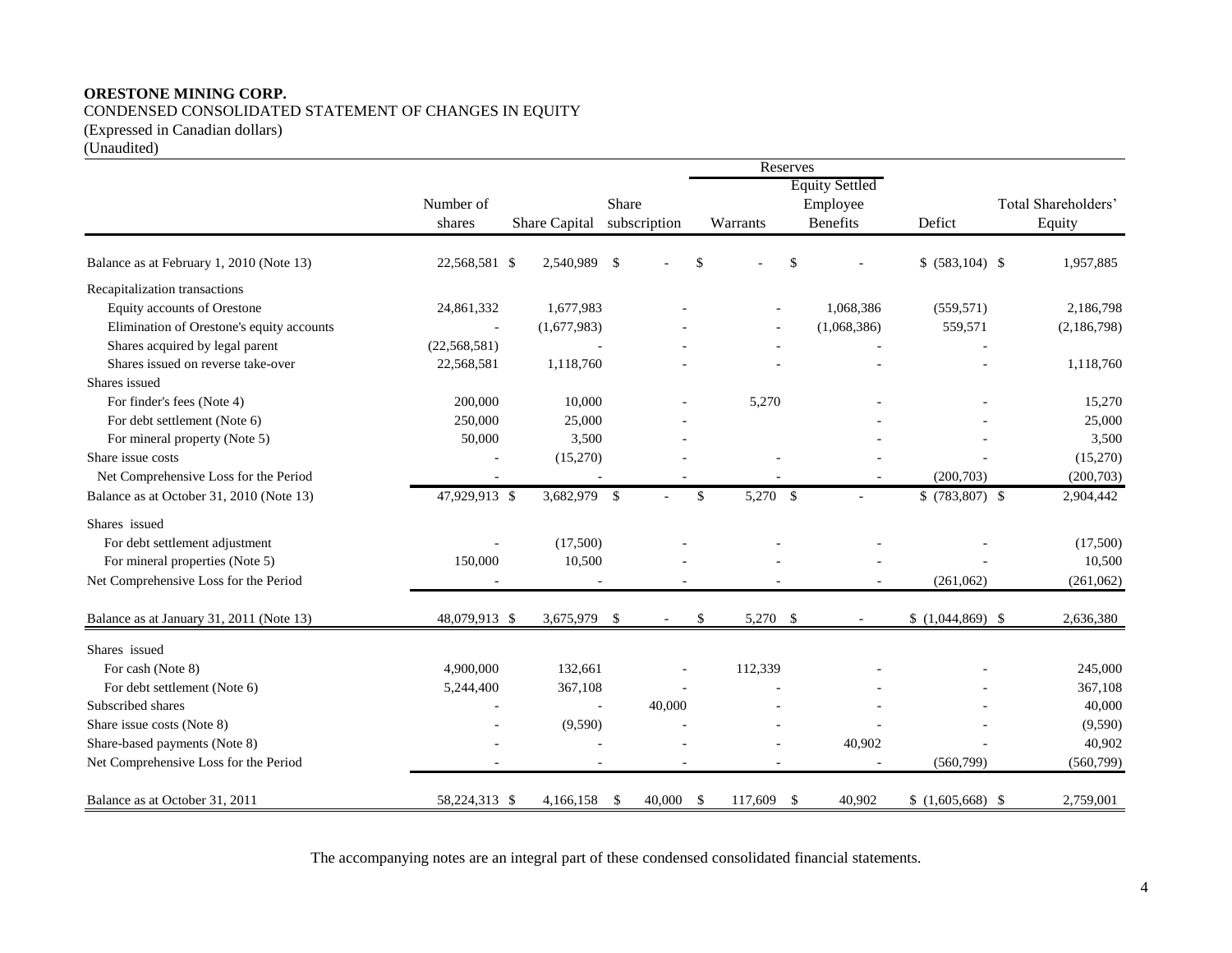# CONDENSED STATEMENTS OF CASH FLOWS

(Expressed in Canadian dollars)

(Unaudited)

|                                                     | For the three months ended<br>October 31, |              |             | For the nine months ended<br>October 31, |                          |
|-----------------------------------------------------|-------------------------------------------|--------------|-------------|------------------------------------------|--------------------------|
|                                                     | <b>Notes</b>                              | 2011         | 2010        | 2011                                     | 2010                     |
|                                                     |                                           | \$           | \$          | \$                                       | \$                       |
| <b>CASH FLOWS FROM OPERATING ACTIVITIES</b>         |                                           |              |             |                                          |                          |
| Net loss                                            |                                           | \$ (280,701) | \$ (31,905) | \$ (560,799)                             | \$ (200,703)             |
| Non-cash operating items:                           |                                           |              |             |                                          |                          |
| Depreciation                                        |                                           | 286          | 422         | 858                                      | 1,271                    |
| Loss on debt settlement                             | 13                                        | 104,888      |             | 104,888                                  |                          |
| Share-based payment                                 | 8                                         | 40,902       |             | 40,902                                   |                          |
| Write-off of mineral properties cost                | 5                                         |              |             | 162,502                                  | $\overline{\phantom{a}}$ |
|                                                     |                                           | (134, 625)   | (31, 483)   | (251, 649)                               | (199, 432)               |
| Changes in non-cash working capital items:          |                                           |              |             |                                          |                          |
| Receivables                                         |                                           | 7,677        | (12, 725)   | 21,648                                   | (50, 783)                |
| Mining tax credit recovered                         | 5                                         | 24,066       |             | 35,042                                   |                          |
| Prepayments                                         |                                           | (51,249)     | 191,318     | (56, 129)                                | (4,900)                  |
| Accounts payable and accrued liabilities            |                                           | (8, 408)     | (16,388)    | 25,931                                   | (18,064)                 |
| Due to related parties                              | 7                                         | 76,982       |             | 108,509                                  |                          |
| Net cash provided by (used in) operating activities |                                           | (85, 557)    | 130,722     | (116, 648)                               | (273, 179)               |
| <b>CASH FLOWS FROM INVESTING ACTIVITIES</b>         |                                           |              |             |                                          |                          |
| Cash acquired in reverse take-over                  |                                           |              |             |                                          | 439,419                  |
| <b>Exploration properties</b>                       | 5                                         | (35, 242)    | (243, 112)  | (129, 331)                               | (290, 899)               |
| <b>Reclamation</b> bond                             | 5                                         |              | 5,000       |                                          | (29,000)                 |
| Deposits                                            | 5                                         |              |             |                                          | 63,548                   |
| Net cash used in investing activities               |                                           | (35, 242)    | (238, 112)  | (129, 331)                               | 183,068                  |
| <b>CASH FLOWS FROM INVESTING ACTIVITIES</b>         |                                           |              |             |                                          |                          |
| Proceeds from issuance of common shares             | 8                                         |              |             | 245,000                                  |                          |
| Subscribed shares                                   | 8                                         | 40,000       |             | 40,000                                   |                          |
| Share issue cost                                    | 8                                         | (100)        |             | (9,590)                                  |                          |
| Net cash provided by financing activities           |                                           | 39,900       |             | 275,410                                  |                          |
| <b>CHANGE IN CASH</b>                               |                                           | (80, 899)    | (107, 390)  | 29,431                                   | 87,626                   |
| <b>CASH, BEGINNING</b>                              |                                           | 131,976      | 224,366     | 21,646                                   | 29,350                   |
| <b>CASH, ENDING</b>                                 |                                           | \$51,077     | \$116,976   | \$51,077                                 | \$116,976                |
| Supplemental disclosures with respect to cash flows |                                           |              |             |                                          |                          |
| Cash paid during the period for interest            |                                           |              |             |                                          |                          |
| Cash paid during the period for income taxes        |                                           |              |             |                                          |                          |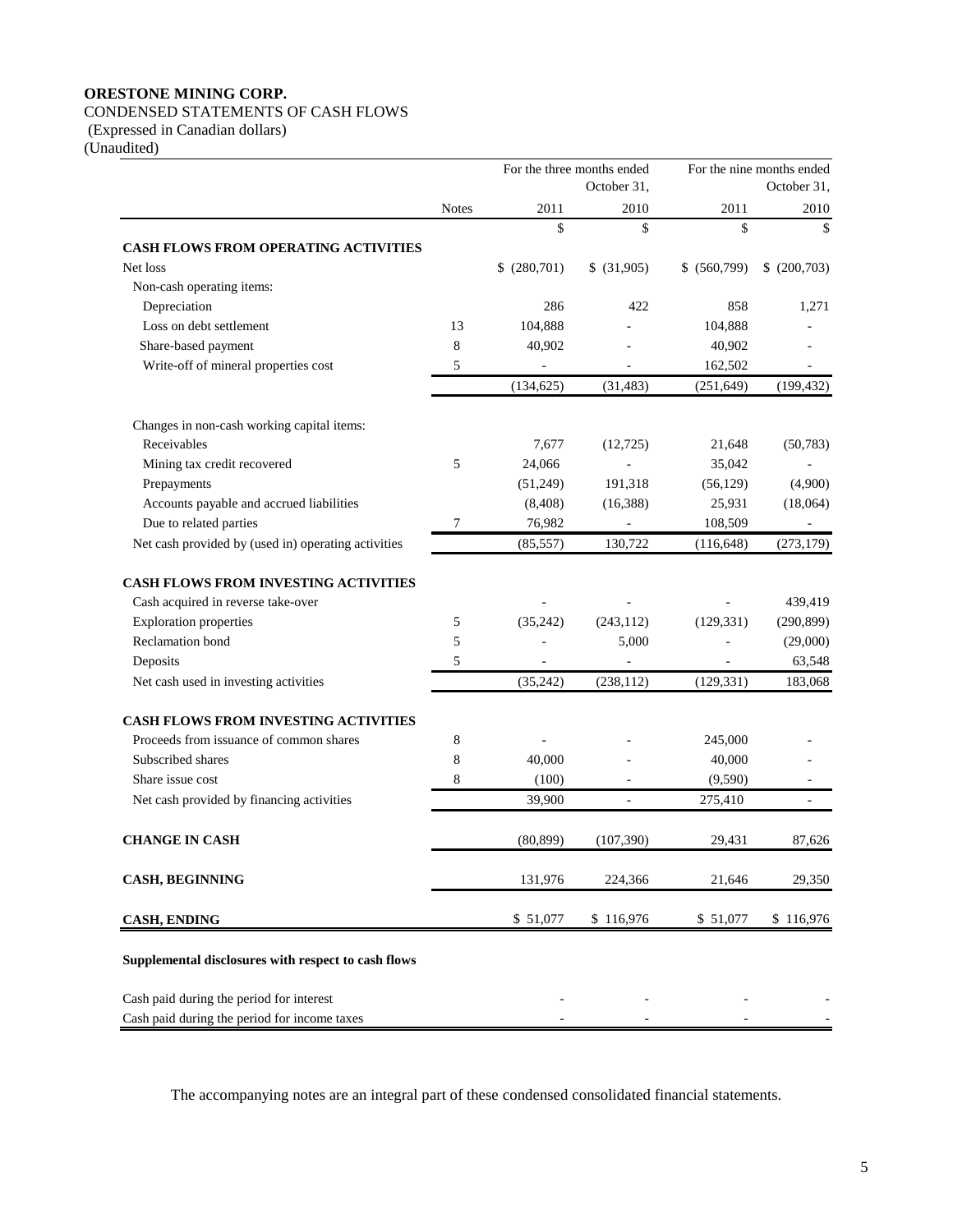# **1. NATURE AND CONTINUANCE OF OPERATIONS**

Orestone Mining Corp. ("Orestone") was incorporated under the Business Corporations Act (British Columbia) on April 30, 2007. On February 19, 2008, the Company completed its Initial Public Offering (the "Offering") and commenced trading on the TSX Venture Exchange (the "Exchange") on March 11, 2008.

Pursuant to an Arrangement Agreement (the "Agreement") dated March 15, 2010 as amended on April 30, 2010 and completed on June 3, 2010, Orestone, through its wholly-owned subsidiary 0875639 BC Ltd. ("0875639"), acquired all of the issued and outstanding shares of Intuitive Exploration Inc. ("NTE"), an arm's length private British Columbia company. Pursuant to the Agreement, NTE and 0875639 merged to form Amalco, a wholly-owned subsidiary of Orestone, which changed its name to Intuitive Exploration Inc. ("Intuitive"). The transaction, completed by way of share exchange, resulted in a reverse takeover ("RTO") of Orestone. Accordingly, under the principles applicable to these transactions, it is considered to be a capital transaction by Intuitive, whereby Intuitive, legally the Company's wholly-owned subsidiary, has acquired the assets and liabilities of Orestone and is considered to be the continuing entity for accounting purposes. Therefore, for the purposes of these condensed consolidated financial statements, the "Company" is defined as the combined entity post RTO. See Note 4.

These consolidated financial statements have been prepared on a going concern basis which assumes that the Company will be able to realize its assets and discharge its liabilities in the normal course of business for the foreseeable future. The continuing operations of the Company are dependent upon its ability to raise adequate financing to develop its mineral properties, and to commence profitable operations in the future. To date the Company has not generated any significant revenues and is considered to be in the exploration stage.

Management's plan includes continuing to pursue additional sources of financing through equity offerings, seeking joint venture partners to fund exploration, monitoring exploration activity and reducing overhead costs. As a result of the implementation, management expects that the Company will have sufficient capital to fund operations and keep its mineral properties in good standing for the upcoming fiscal year. Further discussion of liquidity risk has been disclosed in Notes 10 and 11.

These financial statements do not include any adjustments relating to the recoverability and classification of recorded asset amounts and classification of liabilities that might be necessary should the Company be unable to continue in existence.

|                            | October 31, 2011 | January 31, 2011 |
|----------------------------|------------------|------------------|
| Deficit                    | \$(1,605,668)    | \$(1,044,869)    |
| Working capital deficiency | (71.142)         | (227,792)        |

# **2. SIGNIFICANT ACCOUNTING POLICIES AND BASIS OF PRESENTATION**

#### **Statement of compliance and conversion to International Financial Reporting Standards**

The Canadian Accounting Standards Board ("AcSB") confirmed in February 2008 that International Financial Reporting Standards ("IFRS") will replace Canadian generally accepted accounting principles ("Canadian GAAP") for publicly accountable enterprises for financial periods beginning on or after January 1, 2011.

These condensed consolidated interim financial statements have been prepared in accordance with International Accounting Standard 34, Interim Financial Reporting ("IAS 34") using accounting policies consistent with International Financial Reporting Standards ("IFRS") as issued by the International Accounting Standards Board ("IASB") and interpretations of the International Financial Reporting Interpretations Committee ("IFRIC").

These are the Company's first IFRS condensed consolidated interim financial statements for part of the period covered by the first IFRS consolidated annual financial statements to be presented in accordance with IFRS for the year ending January 31, 2012. Previously, the Company prepared its consolidated annual and consolidated interim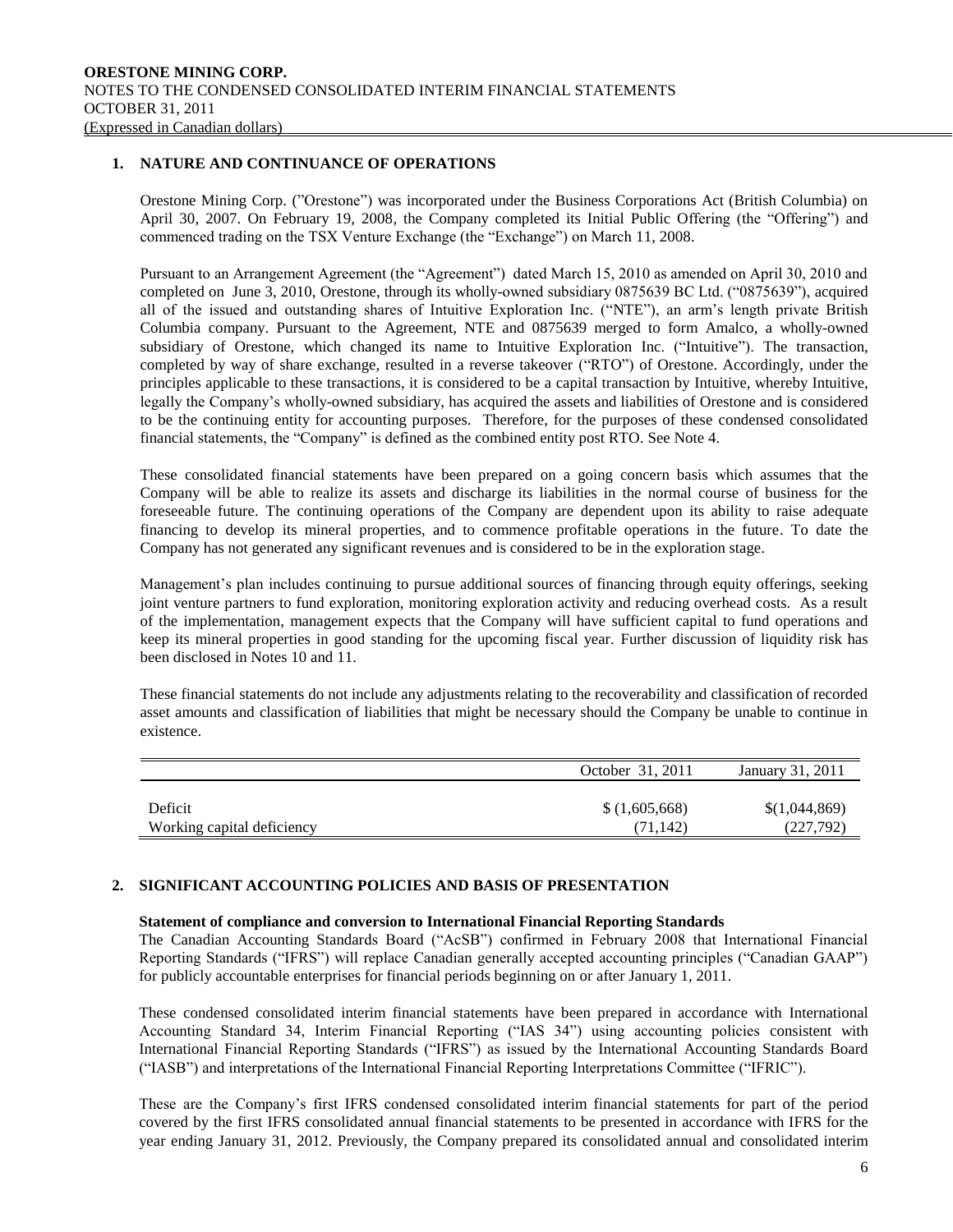financial statements in accordance with GAAP. The impact of the transition from Canadian Generally Accepted Accounting principles (GAAP) to IFRS is explained in Note 13. Results for period ended October 31, 2011 are not necessarily indicative of future results.

# **Basis of presentation**

The consolidated financial statements of the Company have been prepared on an accrual basis and are based on historical costs, modified where applicable. The consolidated financial statements are presented in Canadian dollars unless otherwise noted.

The preparation of these consolidated financial statements resulted in changes to the accounting policies as compared with the most recent annual financial statements prepared under Canadian GAAP. The accounting policies set out below have been applied consistently to all periods presented in these consolidated financial statements. They also have been applied in preparing an opening IFRS balance sheet at February 1, 2010 for the purposes of the transition to IFRS, as required by IFRS 1, First-Time Adoption of International Financial Reporting Standards (IFRS 1).

# **Accounting estimates and judgments**

The preparation of these financial statements requires management to make estimates and judgments and form assumptions that affect the reported amounts and other disclosures in these financial statements. The estimates and associated assumptions are based on historical experience and various other factors that are believed to be reasonable under the circumstances, the results of which form the basis of making the judgments about carrying values of assets and liabilities that are not readily apparent from other sources. Actual results may differ from these estimates under different assumptions and conditions.

The estimates and underlying assumptions are reviewed on an ongoing basis. Revisions to accounting estimates are recognized in the period in which the estimate is revised if the revision affects only that period or in the period of the revision and further periods if the review affects both current and future periods

Critical accounting estimates are estimates and assumptions made by management that may result in material adjustments to the carrying amount of assets and liabilities within the next financial year. Critical estimates used in the preparation of these financial statements include, among others, the recoverability of accounts receivable and deferred income tax assets, impairment of assets, measurement of share-based payments and valuation of reclamation obligations.

Critical accounting judgments are accounting policies that have been identified as being complex or involving subjective judgments or assessments. Critical accounting judgments include the expected economic lives of and the estimated future operating results and net cash flows from exploration properties and equipment.

# **Basis of consolidation**

#### *Subsidiaries*

The condensed consolidated interim financial statements include the financial statements of the Company and entities controlled by the Company (its "subsidiaries") Control is achieved where the Company has the power to govern the financial and operating policies of an entity so as to obtain benefits from its activities.

The Company's subsidiaries are:

|                                | % of ownership | Jurisdiction | Principal activity         |
|--------------------------------|----------------|--------------|----------------------------|
| Orestone Mining Corp.          | 100%           | Canada       | <b>Exploration company</b> |
| Intuitive Exploration Inc.     | 100%           | Canada       | <b>Exploration company</b> |
| Intuitive Exploration USA Inc. | 100%           | USA          | Exploration company        |

Subsidiaries are fully consolidated from the date of acquisition, being the date on which the Company obtains control, and continue to be consolidated until the date that such control ceases.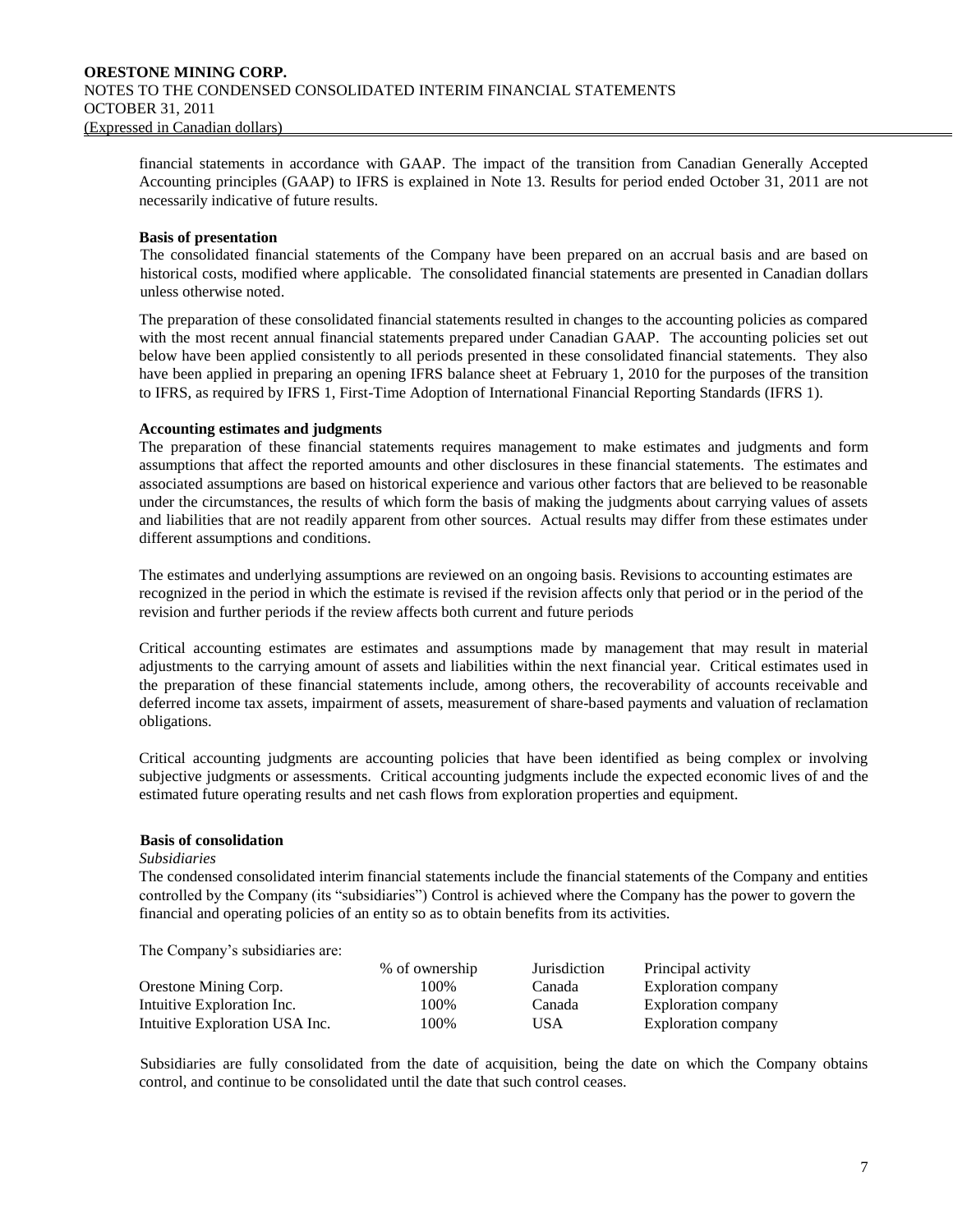#### *Jointly controlled operations and assets*

Joint control is defined as contractually agreed sharing of control over an economic activity, and exists only when the strategic financial and operating decisions relating to the activity require the unanimous consent of the parties sharing control (the ventures). A portion of the Company's exploration activities is conducted jointly with others when the Company enters into agreements that provide for specific percentage interests in exploration properties.

A jointly controlled operation involves the use of assets and other resources of the Company and other venturers rather than the establishment of a corporation, partnership or other entity. The Company accounts for the assets it controls and the liabilities it incurs, the expenses it incurs and the share of income that it earns from the sale of goods or services by the joint venture.

A jointly controlled asset involves joint control and ownership by the Group and other venturers of assets contributed to or acquired for the purpose of the joint venture, without the formation of a corporation, partnership or other entity. The Group accounts for its share of the jointly controlled assets, any liabilities it has incurred, its share of any liabilities jointly incurred with other ventures, income from the sale or use of its share of the joint venture's output, together with its share of the expenses incurred by the joint venture, and any expenses it incurs in relation to its interest in the joint venture.

As at October 31, 2011 and October 31, 2010 the Company has a 51% in the Todd Creek Property joint venture.

#### *Inter-company balances and transactions*

Inter-company balances and transactions, including unrealised income and expenses arising from inter-company transactions, are eliminated in preparing the condensed consolidated interim financial statements.

#### **Foreign currency translation**

#### Functional currency

The functional currency of each of the Company's entities is measured using the currency of the primary economic environment in which that entity operates. The condensed consolidated interim financial statements are presented in Canadian dollars, which is the presentation and the functional currency of the parent company and all of its subsidiaries.

#### Transactions and balances

Foreign denominated monetary assets and liabilities are translated to their Canadian dollar equivalents using foreign exchange rates that prevailed at the balance sheet date. Non-monetary items are translated at historical exchange rates, except for items carried at market value, which are translated at the rate of exchange in effect at the balance sheet dates. Revenue and expenses are translated at average rates of exchange during the period. Exchange gains or losses arising on foreign currency translation are included in the determination of operating results for the year.

#### **Equipment**

Equipment is stated at historical cost less accumulated depreciation and accumulated impairment losses. Depreciation is provided on the declining balance basis at the following rates per annum:

| Equipment          | 20%  |
|--------------------|------|
| Computer equipment | 55%  |
| Computer software  | 100% |

Subsequent costs are included in the asset's carrying amount or recognized as a separate asset, as appropriate, only when it is probable that future economic benefits associated with the item will flow to the Company and the cost of the item can be measured reliably. The carrying amount of the replaced part is derecognized. All other repairs and maintenance are charged to the statement of income and comprehensive income during the financial period in which they are incurred.

Gains and losses on disposals are determined by comparing the proceeds with the carrying amount and are recognized in profit or loss.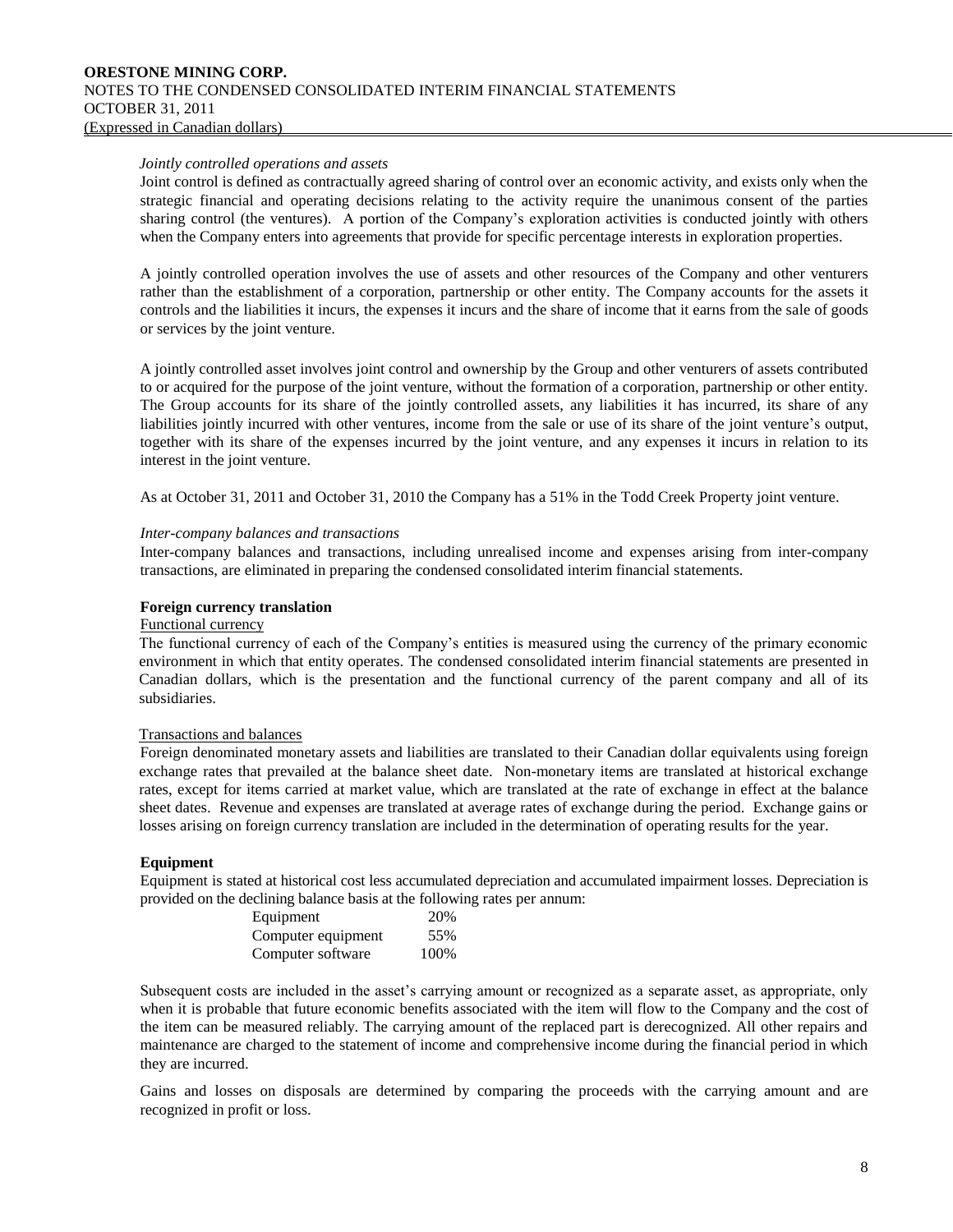#### **Exploration and evaluation**

Exploration and evaluation expenditures include the costs of acquiring licenses, costs associated with exploration and evaluation activity, and the fair value (at acquisition date) of exploration and evaluation assets acquired in a business combination. Exploration and evaluation expenditures are capitalized. Costs incurred before the Company has obtained the legal rights to explore an area are recognized in profit or loss.

Mining exploration tax credits from the Government of British Columbia for certain exploration expenditures incurred in British Columbia are treated as a reduction of the exploration and development costs of the respective exploration property.

Exploration and evaluation assets are assessed for impairment if (i) sufficient data exists to determine technical feasibility and commercial viability, and (ii) facts and circumstances suggest that the carrying amount exceeds the recoverable amount.

Once the technical feasibility and commercial viability of the extraction of mineral resources in an area of interest are demonstrable, exploration and evaluation assets attributable to that area of interest are first tested for impairment and then reclassified to mining property and development assets within property, plant and equipment.

Recoverability of the carrying amount of any exploration and evaluation assets is dependent on successful development and commercial exploitation, or alternatively, sale of the respective areas of interest.

#### **Restoration and environmental obligations**

The Company recognizes liabilities for statutory, contractual, constructive or legal obligations associated with the retirement of long-term assets, when those obligations result from the acquisition, construction, development or normal operation of the assets. The net present value of future restoration cost estimates arising from the decommissioning of plant and other site preparation work is capitalized to exploration and evaluation assets along with a corresponding increase in the restoration provision in the period incurred. Discount rates using a pre-tax rate that reflect the time value of money are used to calculate the net present value. The restoration asset will be depreciated on the same basis as other mining assets.

The Company's estimates of restoration costs could change as a result of changes in regulatory requirements, discount rates and assumptions regarding the amount and timing of the future expenditures. These changes are recorded directly to mining assets with a corresponding entry to the restoration provision. The Company's estimates are reviewed annually for changes in regulatory requirements, discount rates, effects of inflation and changes in estimates.

Changes in the net present value, excluding changes in the Company's estimates of reclamation costs, are charged to profit and loss for the period.

The net present value of restoration costs arising from subsequent site damage that is incurred on an ongoing basis during production are charged to profit or loss in the period incurred.

The costs of restoration projects that were included in the provision are recorded against the provision as incurred. The costs to prevent and control environmental impacts at specific properties are capitalized in accordance with the Company's accounting policy for exploration and evaluation assets

The Company currently has no known material rehabilitation and environmental costs. The Company however has reclamation bonds in place in the amount of \$29,000 in respect of the Captain property (Note 5).

#### **Impairment of non-financial assets**

The carrying amount of the Company's long-lived assets (which include equipment and exploration and evaluation assets) is reviewed for impairment if there is any indication that the carrying amount may not be recoverable. If any such indication is present, the recoverable amount of the asset is estimated in order to determine whether impairment exists.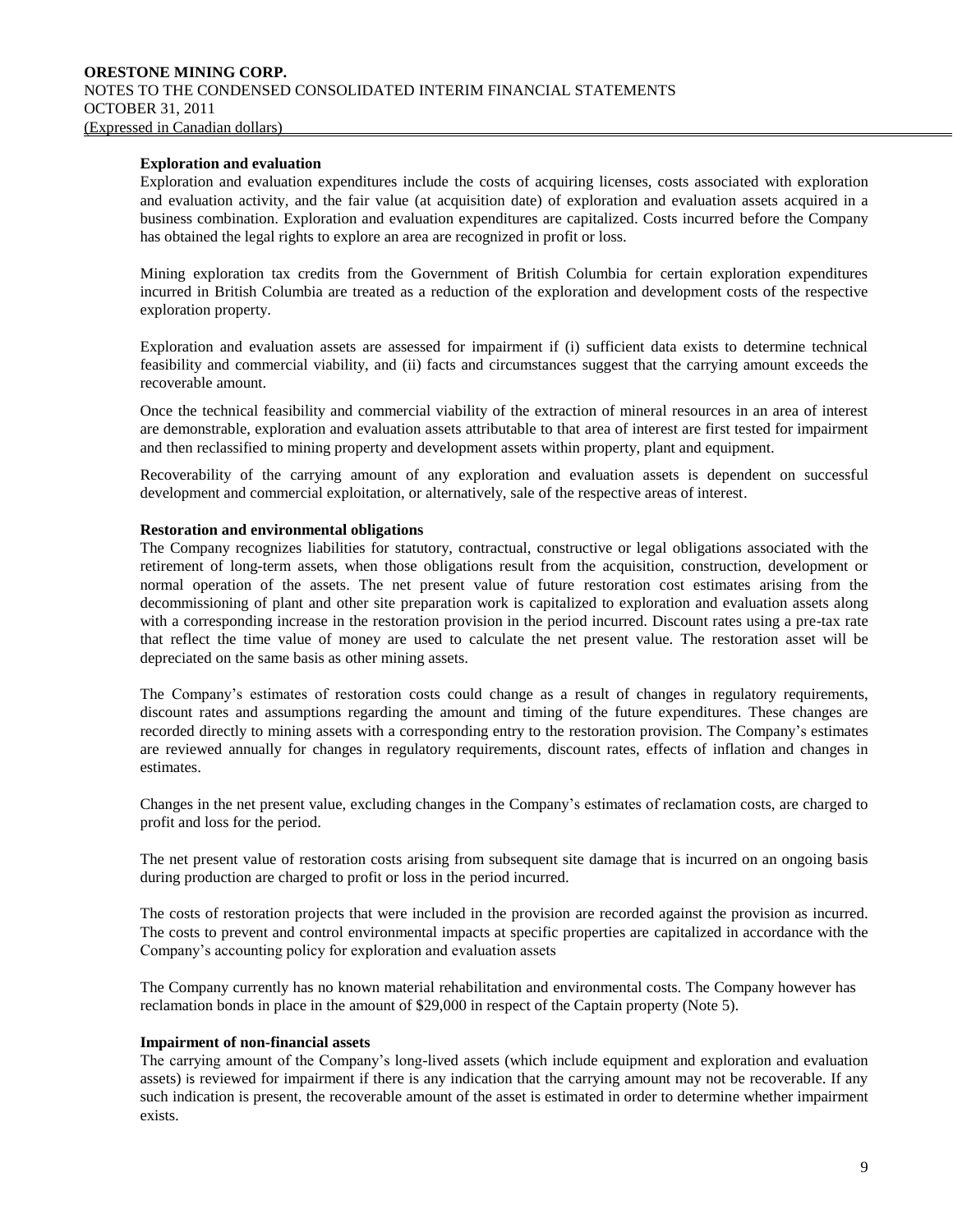An asset's recoverable amount is the higher of fair value less costs to sell and value in use. In assessing value in use, the estimated future cash flows are discounted to their present value, using a pre-tax discount rate that reflects current market assessments of the time value of money and the risks specific to the asset for which estimates of future cash flows have not been adjusted. Where the asset does not generate cash flows that are independent from other assets, the Company estimates the recoverable amount of the cash-generating unit to which the asset belongs.

If the recoverable amount of an asset or cash generating unit is estimated to be less than its carrying amount, the carrying amount is reduced to the recoverable amount. Impairment is recognized immediately as a charge in the statement of comprehensive loss. Where an impairment subsequently reverses, the carrying amount is increased to the revised estimate of recoverable amount but only to the extent that this does not exceed the carrying value that would have been determined if no impairment had previously been recognized. A reversal is recognized as a recovery in the statement of comprehensive loss for the period.

# **Share-based payments**

The Company grants share purchase options to directors, officers, employees and consultants to purchase common shares. The fair value of options granted is recognized as a share-based payment expense with a corresponding increase in equity. An individual is classified as an employee when the individual is an employee for legal or tax purposes (direct employee) or provides services similar to those performed by a direct employee.

The fair value is measured at the grant date and each tranche is recognized on a graded-vesting basis over the period during which the options vest. The fair value of the options granted is measured using the Black-Scholes option pricing model taking into account the terms and conditions upon which the options were granted. At each financial position reporting date, the amount recognized as an expense is adjusted to reflect the actual number of share options that are expected to vest.

# **Loss per share**

The Company uses the treasury stock method to compute the dilutive effect of options, warrants and similar instruments. Under this method the dilutive effect on loss per share is recognized on the use of the proceeds that could be obtained upon exercise of options, warrants and similar instruments. It assumes that the proceeds would be used to purchase common shares at the average market price during the year.

Basic and diluted losses per common share are calculated using the weighted-average number of common shares outstanding during the year.

#### **Financial instruments**

Financial assets and financial liabilities are measured initially at fair value plus transaction costs, except for financial assets and financial liabilities carried at fair value through profit or loss, which are measured initially at fair value. Financial assets and financial liabilities are measured subsequently as described below.

#### Financial assets

The Company classifies its financial assets into one of the following categories, depending on the purpose for which the asset was acquired. The Company's accounting policy for each category is as follows:

*Fair value through profit or loss* - This category comprises of financial assets classified as held for trading that are either derivatives or assets acquired principally for the purpose of selling or repurchasing it in the near term. They are carried in the statement of financial position at fair value with changes in fair value recognized in the statement of comprehensive loss.

*Loans and receivables* - These assets are non-derivative financial assets with fixed or determinable payments that are not quoted in an active market. They are carried at amortized cost using the effective interest method, less any provision for impairment. Discounting is omitted when the effect of discounting is immaterial. Individually significant receivables are considered for impairment when they are past due or when other objective evidence is received that a specific counterparty may likely default.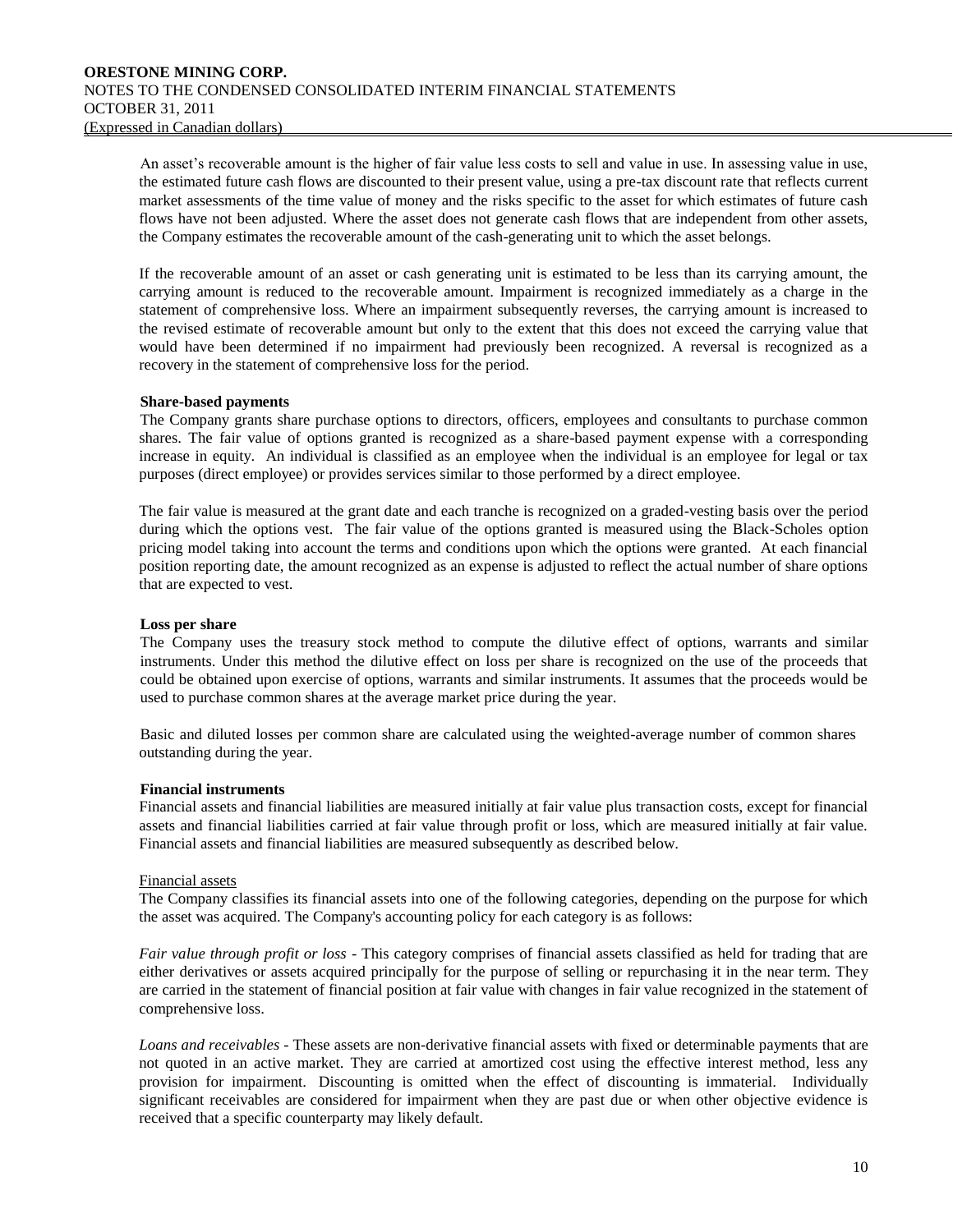*Held-to-maturity investments* - These assets are non-derivative financial assets with fixed or determinable payments and fixed maturities that the Company's management has the positive intention and ability to hold to maturity. These assets are measured at amortized cost using the effective interest method. If there is objective evidence that the investment is impaired, determined by reference to external credit ratings and other relevant indicators, the financial asset is measured at the present value of estimated future cash flows. Any changes to the carrying amount of the investment, including impairment losses, are recognized in the statement of comprehensive loss.

*Available-for-sale* - Non-derivative financial assets not included in the above categories are classified as availablefor-sale. They are carried at fair value with changes in fair value recognized in other comprehensive income. Where a financial asset is disposed of or a decline in the fair value of an available-for-sale financial asset constitutes objective evidence of impairment, the amount of the cumulative gain or loss is reclassified from equity and recognized in the statement of comprehensive loss.

All financial assets except for those at fair value through profit or loss are subject to review for impairment at least at each reporting date. Financial assets are impaired when there is any objective evidence that a financial asset or a group of financial assets is impaired. Different criteria to determine impairment are applied for each category of financial assets, which are described above. If in a subsequent period, the amount of the impairment loss decreases and the decrease relates to an event occurring after the impairment was recognized, the previously recognized impairment loss is reversed through profit or loss.

# Financial liabilities

The Company classifies its financial liabilities into one of two categories, depending on the purpose for which the asset was acquired. The Company's accounting policy for each category is as follows:

*Fair value through profit or loss* - This category comprises of financial liabilities classified as held for trading that are either derivatives or liabilities incurred principally for the purpose of selling or repurchasing it in the near term. They are carried in the statement of financial position at fair value with changes in fair value recognized in the statement of comprehensive loss.

*Other financial liabilities*: This category includes promissory notes, amounts due to related parties and accounts payables and accrued liabilities, all of which are recognized at amortized cost using the effective interest method. Discounting is omitted where the effect of discounting is immaterial.

The Company does not have any derivative financial assets and liabilities.

#### **Income taxes**

#### Current income tax:

Current income tax assets and liabilities for the current period are measured at the amount expected to be recovered from or paid to the taxation authorities. The tax rates and tax laws used to compute the amount are those that are enacted or substantively enacted, at the reporting date, in the countries where the Group operates and generates taxable income.

Current income tax relating to items recognized directly in other comprehensive income or equity is recognized in other comprehensive income or equity and not in profit or loss. Management periodically evaluates positions taken in the tax returns with respect to situations in which applicable tax regulations are subject to interpretation and establishes provisions where appropriate.

#### Deferred income tax:

Deferred income tax is provided using the balance sheet method on temporary differences at the reporting date between the tax bases of assets and liabilities and their carrying amounts for financial reporting purposes.

The carrying amount of deferred income tax assets is reviewed at the end of each reporting period and recognized only to the extent that it is probable that sufficient taxable profit will be available to allow all or part of the deferred income tax asset to be utilized.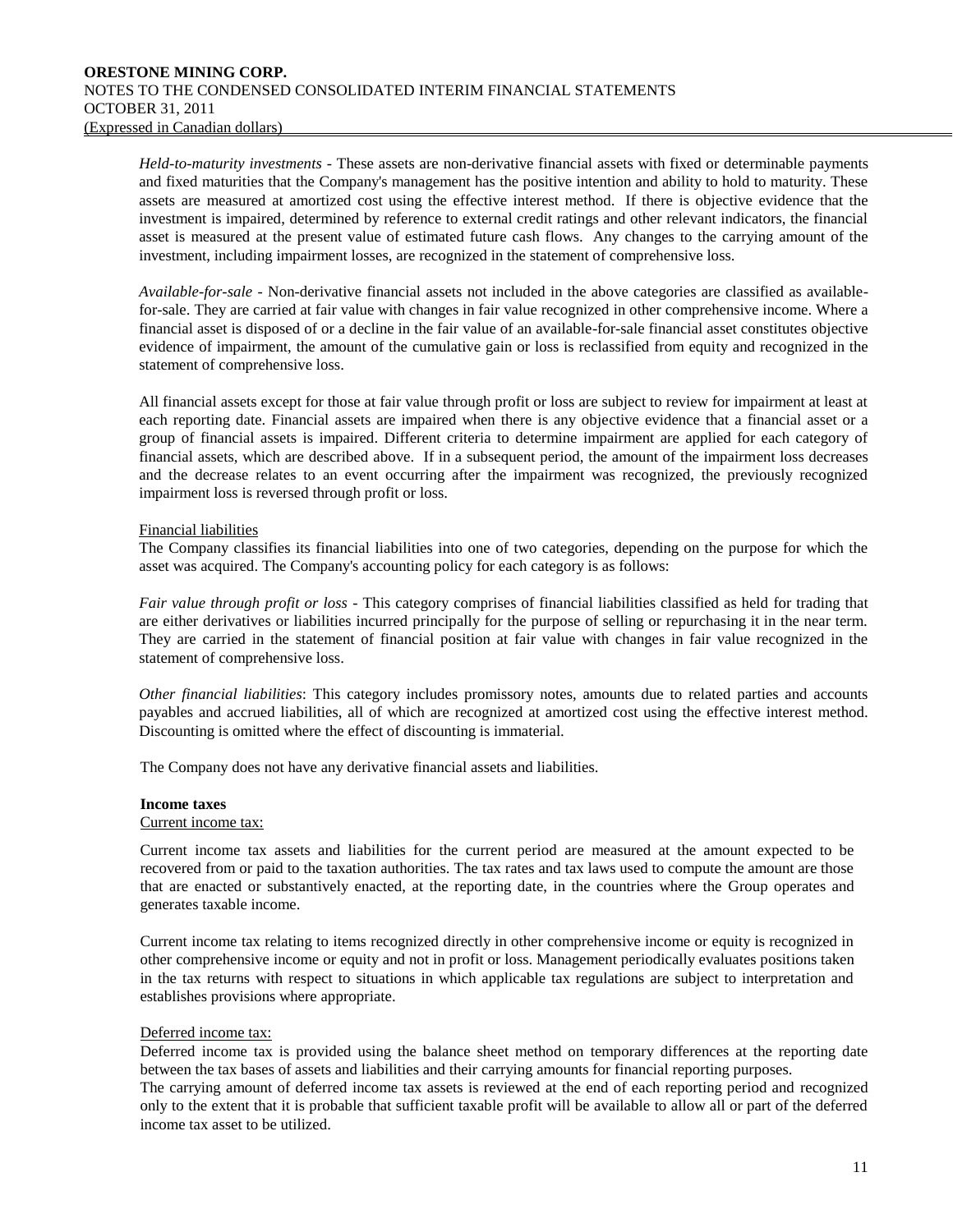Deferred income tax assets and liabilities are measured at the tax rates that are expected to apply to the year when the asset is realized or the liability is settled, based on tax rates (and tax laws) that have been enacted or substantively enacted by the end of the reporting period.

Deferred income tax assets and deferred income tax liabilities are offset, if a legally enforceable right exists to set off current tax assets against current income tax liabilities and the deferred income taxes relate to the same taxable entity and the same taxation authority.

# **Segment reporting**

The Company operates in a single geographical segment, being Canada, and a single reporting segment, being the acquisition, exploration and development of mineral property interests.

# **Accounting standards issued but not yet effective**

#### *IFRS 9 Financial instruments ("IFRS 9")*

IFRS 9 was issued by the IASB on November 12, 2009 and will replace IAS 39 Financial Instruments: Recognition and Measurement ("IAS 39"). The new standard replaces the current multiple classification and measurement models for financial assets and liabilities with a single model that has only two classification categories: amortized cost and fair value.

IFRS 9 also replaces the models for measuring equity instruments, and such instruments are either recognized at fair value through profit or loss or at fair value through other comprehensive income. Where such equity instruments are measured at fair value through other comprehensive income, dividends are recognized in profit or loss to the extent not clearly representing a return of investment, are recognized in profit or loss; however, other gains and losses (including impairments) associated with such instruments remain in accumulated comprehensive income indefinitely.

Requirements for financial liabilities were added in October 2010 and they largely carried forward existing requirements in IAS 39, Financial Instruments – Recognition and Measurement, except that fair value changes due to credit risk for liabilities designated at fair value through profit and loss would generally be recorded in other comprehensive income.

This new standard is effective for annual periods beginning on or after January 1, 2013, with early adoption permitted. The Company has not yet assessed the impact of the standard or determined whether it will adopt the standard early.

## *Recent pronouncements*

In May 2011, the IASB issued the following standards which have not yet been adopted by the Company: IFRS 10, Consolidated Financial Statements ("IFRS 10"), IFRS 11, Joint Arrangements ("IFRS 11"), IFRS 12, Disclosure of Interests in Other Entities ("IFRS 12"), IAS 27, Separate Financial Statements ("IAS 27"), IFRS 13, Fair Value Measurement ("IFRS 13") and amended IAS 28, Investments in Associates and Joint Ventures ("IAS 28"). Each of the new standards is effective for annual periods beginning on or after January 1, 2013 with early adoption permitted. The Company has not yet begun the process of assessing the impact that the new and amended standards will have on its financial statements or whether to early adopt any of the new requirements.

The following is a brief summary of the new standards:

IFRS 10 requires an entity to consolidate an investee when it is exposed, or has rights, to variable returns from its involvement with the investee and has the ability to affect those returns through its power over the investee. Under existing IFRS, consolidation is required when an entity has the power to govern the financial and operating policies of an entity so as to obtain benefits from its activities. IFRS 10 replaces SIC-12 Consolidation—Special Purpose Entities and parts of IAS 27 Consolidated and Separate Financial Statements.

IFRS 11 requires a venturer to classify its interest in a joint arrangement as a joint venture or joint operation. Joint ventures will be accounted for using the equity method of accounting whereas for a joint operation the venture will recognize its share of the assets, liabilities, revenue and expenses of the joint operation. Under existing IFRS, entities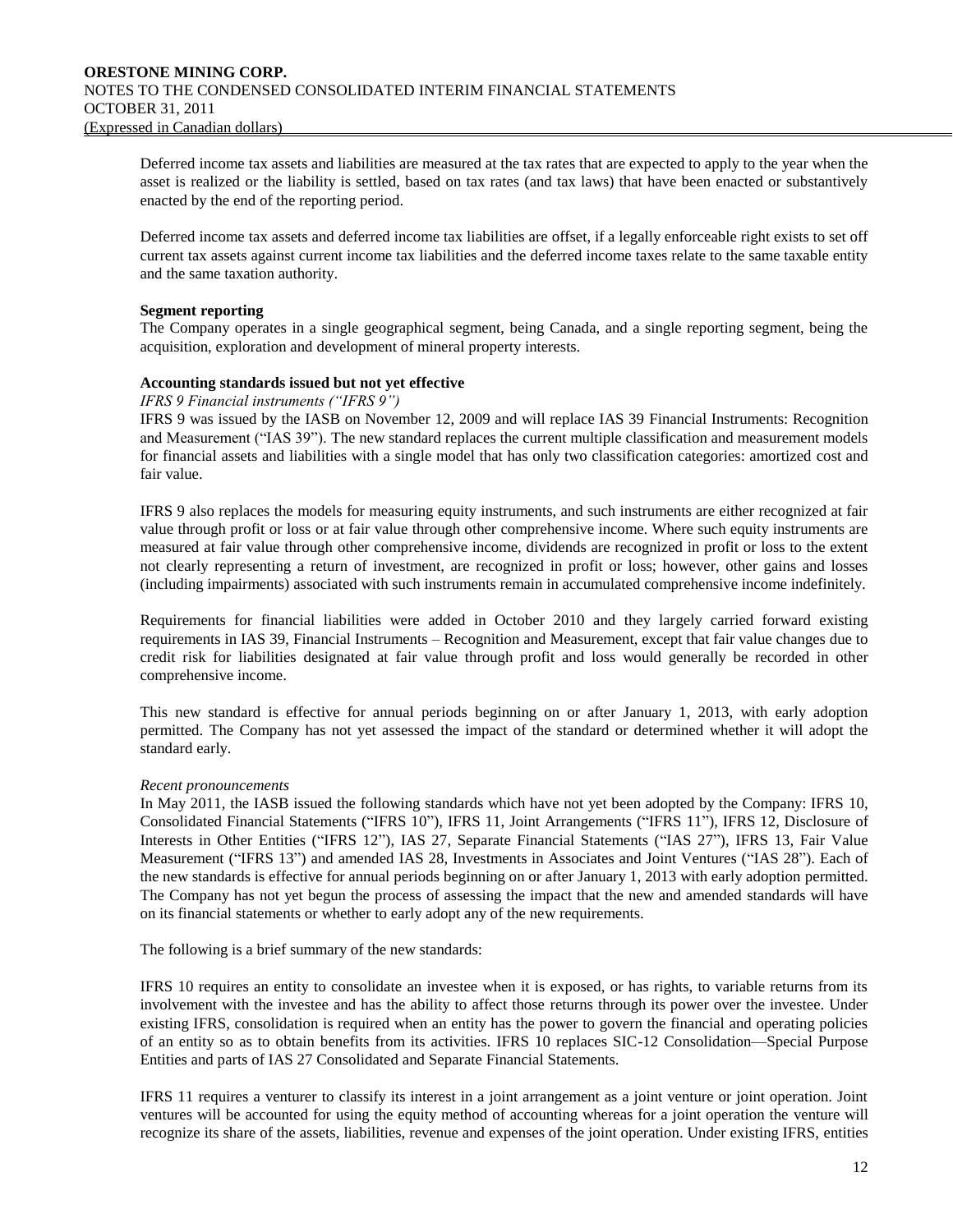have the choice to proportionately consolidate or equity account for interests in joint ventures. IFRS 11 supersedes IAS 31, Interests in Joint Ventures, and SIC-13, Jointly Controlled Entities—Non-monetary Contributions by Venturers.

IFRS 12 establishes disclosure requirements for interests in other entities, such as joint arrangements, associates, special purpose vehicles and off balance sheet vehicles. The standard carries forward existing disclosures and also introduces significant additional disclosure requirements that address the nature of, and risks associated with, an entity's interests in other entities.

IFRS 13 is a comprehensive standard for fair value measurement and disclosure requirements for use across all IFRSs. The new standard clarifies that fair value is the price that would be received to sell an asset, or paid to transfer a liability in an orderly transaction between market participants, at the measurement date. It also establishes disclosures about fair value measurement. Under existing IFRS, guidance on measuring and disclosing fair value is dispersed among the specific standards requiring fair value measurements and in many cases does not reflect a clear measurement basis or consistent disclosures.

In addition, there have been amendments to existing standards, including IAS 27 and IAS 28. IAS 27 addresses accounting for subsidiaries, jointly controlled entities and associates in non-consolidated financial statements. IAS 28 has been amended to include joint ventures in its scope and to address the changes in IFRS  $10 - 13$ .

|                                 | Computer  |           |              |
|---------------------------------|-----------|-----------|--------------|
|                                 | equipment | Equipment | <b>Total</b> |
|                                 | \$        | \$        | \$           |
| Cost                            |           |           |              |
| Balance as at February 1, 2010  | 7,998     | 4,049     | 12,047       |
| Change in assets                |           |           |              |
| Balance as at January 31, 2011  | 7,998     | 4,049     | 12,047       |
| Change in assets                |           |           |              |
| Balance as at October 31, 2011  | 7,998     | 4,049     | 12,047       |
|                                 |           |           |              |
| <b>Accumulated depreciation</b> |           |           |              |
| Balance as at February 1, 2010  | 5,284     | 1,099     | 6,383        |
| Depreciation for the year       | 1,196     | 487       | 1,683        |
| Balance as at January 31, 2011  | 6,480     | 1,586     | 8,066        |
| Depreciation for the period     | 504       | 354       | 858          |
| Balance as at October 31, 2011  | 6,984     | 1,940     | 8,924        |
|                                 |           |           |              |
| <b>Carrying amounts</b>         |           |           |              |
| At February 1, 2010             | 2,714     | 2,950     | 5,664        |
| At January 31, 2011             | 1,518     | 2,463     | 3,981        |
| At October 31, 2011             | 1,014     | 2,109     | 3,123        |

# **3. PROPERTY, PLANT AND EQUIPMENT**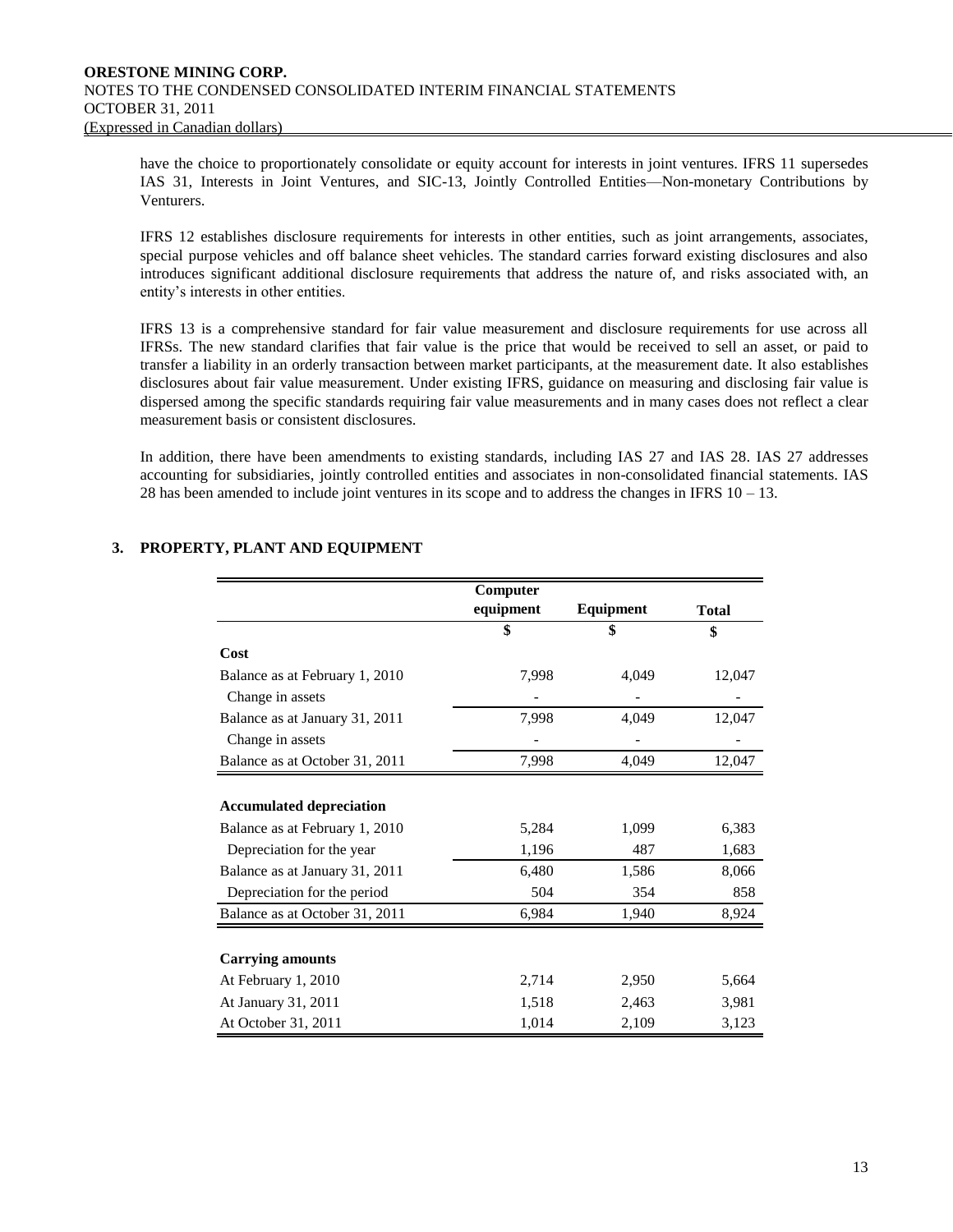# **4. ACQUISITION**

Pursuant to the Agreement (Note 1), the RTO was completed through the following share exchange:

- a) Each issued and outstanding common share of NTE was transferred to Orestone;
- b) Each shareholder of NTE was issued common shares of Orestone and was deemed to have their common shares of NTE cancelled;
- c) Each NTE shareholder received common shares of Orestone for transferring their common shares in NTE on a 1:1 basis;
- d) Each common share of NTE acquired by Orestone was transferred to 0875639, a wholly-owned subsidiary of Orestone, in exchange for common shares in 0875639 on a 1:1 basis.
- e) NTE and 0875639 amalgamated to form Intuitive.

As of June 3, 2010, upon completion of the transaction, Orestone is the parent of Intuitive. However, the transaction resulted in a composition of senior management such that Intuitive controls Orestone. Referred to as an RTO, Intuitive is deemed to be the acquirer for accounting purposes. The fair value of the consideration transferred by Intuitive for its interest in Orestone could not be calculated reliably, as Intuitive's shares were thinly traded and it would not have been possible to estimate the market price of the shares upon completion of the transaction. Accordingly, the total fair value of the issued shares of Orestone prior to the exchange of shares, totaling \$1,118,760, was used as a basis for the determination of the purchase price.

The purchase price was allocated to the net identifiable assets of Orestone at June 3, 2010 as follows:

| Cash                 | \$<br>439,419     |
|----------------------|-------------------|
| Other current assets | 142,770           |
| Resource properties  | 1,386,352         |
| Reclamation bond     | 34,000            |
| Loan receivable      | 200,000           |
| Current liabilities  | (15,743)          |
|                      |                   |
|                      | 2,186,798         |
| Purchase price       | 1,118,760         |
|                      |                   |
| Excess               | \$<br>(1,068,038) |

The purchase price in excess of the consideration transferred was reduced from the net book value of the following exploration properties (Note 5) of Orestone at June 3, 2010 as follows:

| Captain Property             | 823,540   |
|------------------------------|-----------|
| <b>Connor Creek Property</b> | 244.498   |
| Excess                       | 1,068,038 |

The operating results of Orestone during the period from April 1, 2010 to June 3, 2010 are summarized as follows:

| Filing fees                    | 14.817 |
|--------------------------------|--------|
| Office, rent and miscellaneous | 3.672  |
| Professional fees              | 6.375  |
|                                | 24.864 |

The results of operations and cash flows of Orestone from the period from June 4, 2010 to July 31, 2011 have been reflected in the consolidated financial statements.

A finder's fee of 200,000 units was issued in connection with the completion of the RTO (Note 8).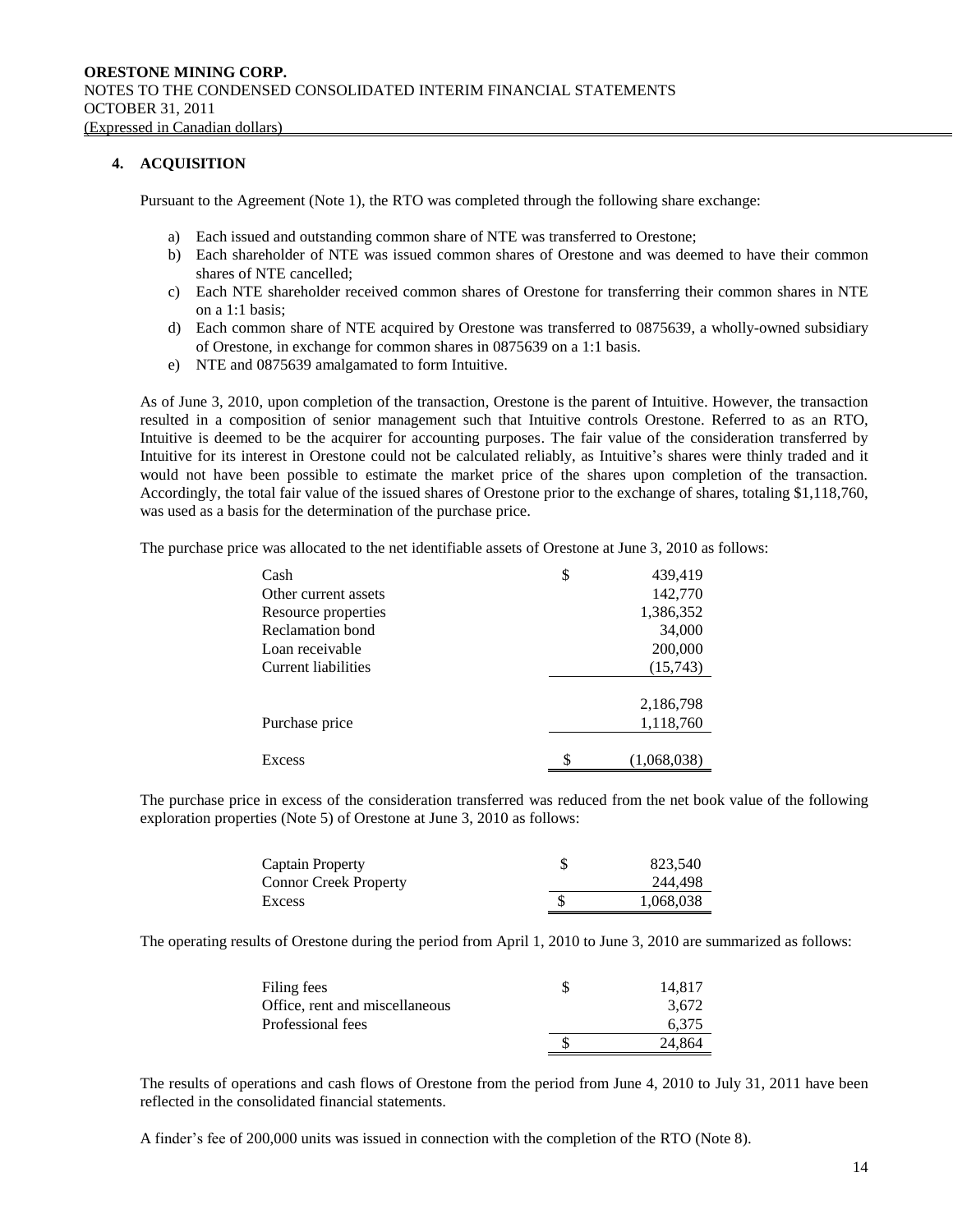# **5. EXPLORATION PROPERTIES**

Title to exploration properties involves certain inherent risks due to the difficulties of determining the validity of certain claims, as well as the potential for problems arising from the frequently ambiguous conveyance history characteristic of many mining properties. The Company has investigated title to its exploration properties and, to the best of its knowledge; titles to its properties are in good standing.

# **Todd Creek Property**

On April 3, 2008, the Company signed a property option agreement with Goldeye Explorations Limited ("Goldeye"), Polar Star Mining Corporation ("Polar"), and Geofine Exploration Consultants Ltd. ("Geofine") to acquire up to a 70% interest in certain claims comprising the Todd Creek Property located in the Skeena Mining Division in northwestern British Columbia.

In consideration, the Company made the following payments:

- \$40,000 and the issuance of 40,000 common shares (issued at a fair value of \$4,000) during the year ended January 31, 2009; and
- \$140,000 and the issuance of 130,000 common shares (issued at a fair value of \$6,500 during the year ended January 31, 2010.

To earn a 70% interest, the Company was required to incur an aggregate of \$5,000,000 in work expenditures over a 3 year period.

Alternatively, the Company had the option to earn a 51% interest (earned) in the Todd Creek Property by making the property payments above and incurring work expenditures of \$2,500,000 (incurred).

Upon earning this interest threshold, the property option agreement terminated and the Company, Goldeye, Polar and Geofine formed a Joint Venture (the "JV") on April 30, 2010. Pursuant to the JV agreement, the Company is the operator and holds a 51% interest in the JV and Polar Star and Goldeye each hold a 24.5% interest in the JV.

Upon production, the JV shall pay a royalty to Geofine Consultants Ltd. ("Geofine") of 2.5% of the NSR derived from operations on the property.

Commencing on or before November 30, 2010 and for each anniversary of that date until an NSR is derived from operations on the property, the JV will provide a payment to Geofine of \$25,000 (paid up to date). Such payments will be considered as non-refundable advances on any NSR that Geofine shall be entitled to. The JV has the exclusive option to purchase the NSR for \$750,000 for each 0.5% of royalty interest held on the property.

The JV holds an option to acquire a 100% interest in the Kelly Funk Property, comprised of certain claims contiguous to the Todd Creek Property, pursuant to an option agreement dated August 19, 2008, and amended on October 22, 2010, between the Company, 802213 Alberta Ltd. ("802213") and Kelly Brent Funk.

In consideration, the JV will make payments totaling \$450,000 and issue a total of 350,000 shares as follows:

- Pay \$25,000 upon execution of the agreement (paid);
- Issue 25,000 common shares on or before October 31, 2008 (issued at a fair value of \$5,000);
- Pay \$40,000 (paid) and issue 40,000 common shares (issued at a fair value of \$2,000) on or before October 31, 2009;
- Pay \$75,000 (paid) and issue 50,000 common shares (issued by the Company at a fair value of \$3,500 of which \$1,715 was reimbursed in cash by the JV) on or before October 31, 2010;
- Pay \$75,000 and issue 60,000 common shares on or before October 31, 2011;
- Pay \$110,000 and issue 75,000 common shares on or before October 31, 2012; and
- Pay \$125,000 and issue 100,000 common shares on or before October 31, 2013.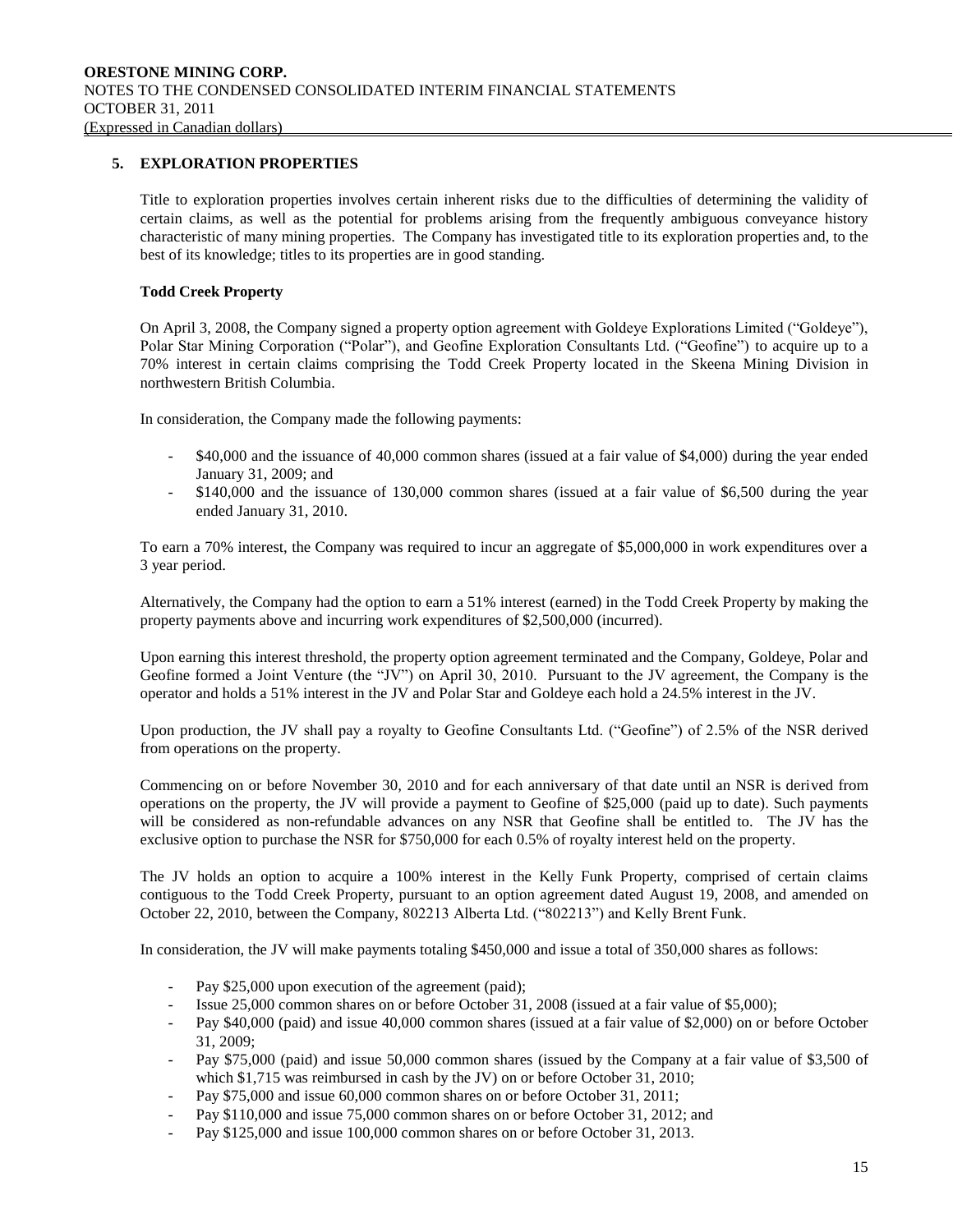To January 31, 2010, the property option payments totaling \$72,000 on the Kelly Funk Property constituted work expenditures towards the Company's interest in the Todd Creek Property.

A 2.0% NSR will be granted to 802213 upon completion of the payments by the Company. The NSR may be purchased by the Company in 0.5% increments for \$750,000 in the 4 year period following the granting of the NSR.

As at October 31, 2011, recorded in deposits is \$17,500 (January 31, 2011 - \$17,500) held by Geofine, which has been used towards the posting of a reclamation bond with the Ministry of Energy, Mines and Petroleum Resources of British Columbia to guarantee reclamation of the environment on the Todd Creek Property.

As at October 31, 2011, included in receivables is \$45,520 (January 31, 2011 - \$46,897) due from the JV. At October 31, 2011, included in mineral tax credit recoverable is \$41,040 (January 31, 2010 - \$73,582) relating to the Todd Creek Property.

On July 2011, the Company performed an impairment analysis on the Kelly Funk property and concluded that the potential did not justify further work. The Company therefore, wrote-off \$78,500 of project expenditures and subsequently terminated the option agreement on the Kelly Funk property.

# **Captain Property**

During the year ended January 31, 2011, through the RTO with Orestone, the Company acquired a 100% interest in certain mineral claims comprising the Captain Property located near Fort St. James, British Columbia. Orestone had previously incurred \$81,109 in acquisition costs, \$978,129 in deferred exploration costs and capitalized \$9,747 in future income taxes, totaling a net book value of \$1,068,985. Pursuant to the RTO, the Company applied \$823,540 of the excess purchase price (Note 4) to the net book value of the Captain Property. The Company's net book value, therefore, was \$245,445.

\$2,520 included in mineral tax credit recoverable as at January 31, 2011, was received as at October 31, 2011.

As of October 31, 2011, Orestone posted a \$29,000 reclamation bonds to the Ministry of Energy, Mines and Petroleum Resources of British Columbia to guarantee reclamation of the environment on the Captain Property.

On August 2011, the Company initiated the 2011 Phase I Exploration Program. The Phase I Exploration program is budgeted and all permits were in place to facilitate the planned surveys and drilling.

#### **Connor Creek Property**

During the year ended January 31, 2011, by way of completion of the RTO, the Company acquired an option to earn a 60% interest in certain mineral claims comprising the Connor Creek Property located in the Nelson Mining Division, British Columbia. Orestone had previously incurred \$20,466 in acquisition costs and \$296,901 in deferred exploration costs, totaling a net book value of \$317,367. Pursuant to the RTO, the Company applied \$244,498 of the excess purchase price (Note 4) to the net book value of the Conner Creek Property. The Company's net book value, therefore, was \$72,869.

Pursuant to the option agreement, the Company assumed the following consideration for the Connor Creek Property:

- f) By November 10, 2010, 150,000 shares (issued at a fair value of \$10,500) and \$150,000 in work expenditures (completed by Orestone);
- g) By November 10, 2011, 150,000 shares and \$200,000 in work expenditures;
- h) By November 10, 2012, 150,000 shares and \$250,000 in work expenditures;
- i) By November 10, 2013, 150,000 shares and \$400,000 in work expenditures.

On July 2011, the Company performed an impairment analysis on the Connor Creek property and concluded that the potential did not justify further work. The Company therefore, wrote off \$84,002 of project expenditures and subsequently terminated the option agreement on the Connor Creek property.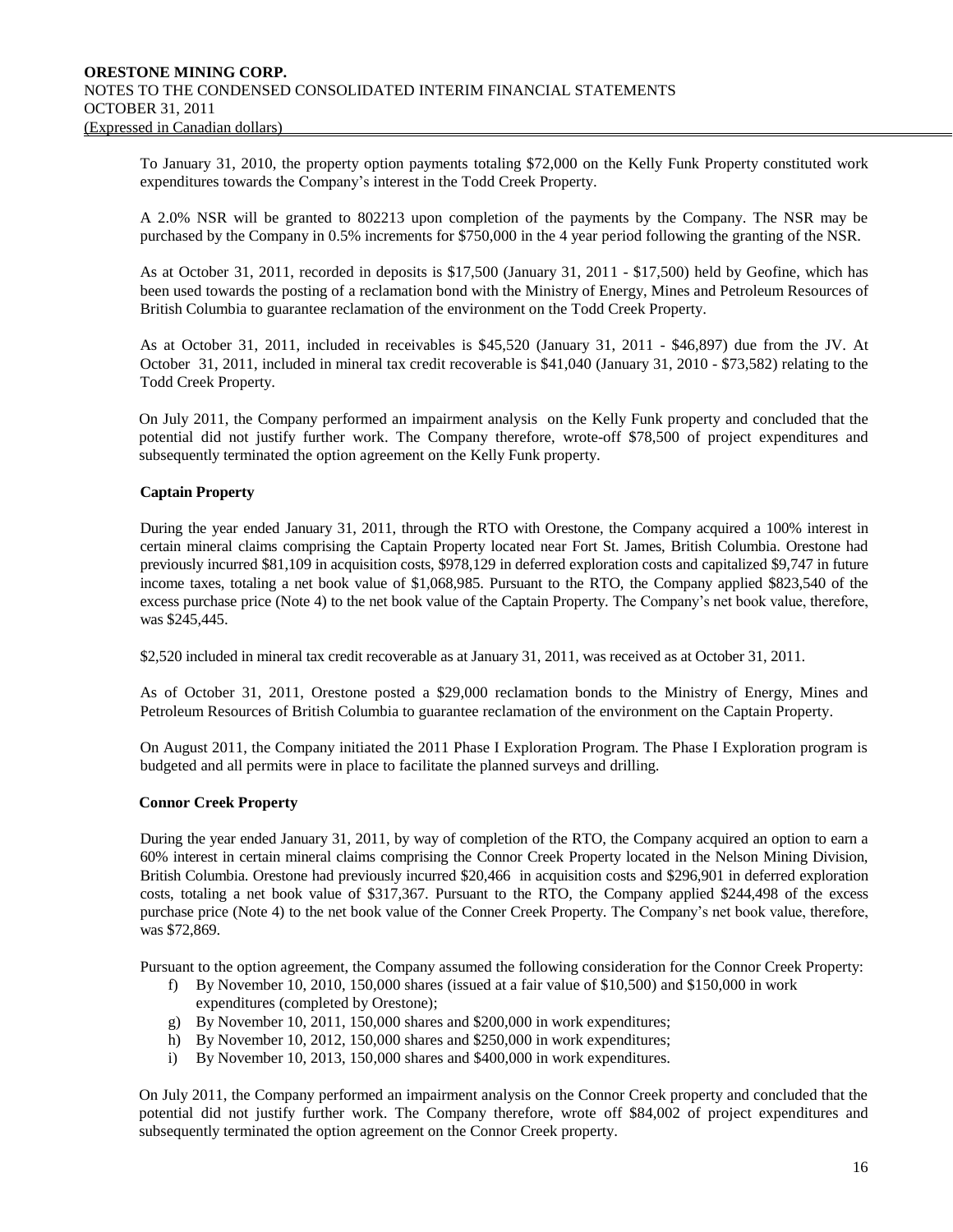# **ORESTONE MINING CORP.** NOTES TO THE CONDENSED CONSOLIDATED INTERIM FINANCIAL STATEMENTS OCTOBER 31, 2011 (Expressed in Canadian dollars)

|                                   | 31-Jan-10                | Additions | 31-Jan-11     | Additions | 31-Oct-11       |
|-----------------------------------|--------------------------|-----------|---------------|-----------|-----------------|
| <b>Todd Creek Property</b>        |                          |           |               |           |                 |
| <b>Acquisition costs</b>          | \$190,500                | \$52,785  | \$243,285     |           | \$243,285       |
| <b>Deferred exploration costs</b> |                          |           |               |           |                 |
| Aircraft                          | 626,189                  |           | 626,189       |           | 626,189         |
| Assays                            | 185,178                  | 5,048     | 190,226       | 2,142     | 192,368         |
| Camp                              | 237,807                  |           | 237,807       |           | 237,807         |
| Geological consulting             | 237,572                  | 19,849    | 257,421       |           | 257,421         |
| Drilling                          | 312,864                  |           | 312,864       |           | 312,864         |
| Field                             | 230,973                  | 3,496     | 234,469       |           | 234,469         |
| Geophysical                       | 79,296                   | 201,030   | 280,326       | 7,284     | 287,610         |
| Other                             | 72,000                   | 17,682    | 89,682        | 1,446     | 91,128          |
| Professional                      | 36,137                   | 22,287    | 58,424        |           | 58,424          |
| Salaries and wages                | 410,555                  |           | 410,555       |           | 410,555         |
|                                   | 2,428,571                | 269,392   | 2,697,963     | 10,872    | 2,708,835       |
| Mining exploration tax credit     | (472, 976)               | (45,000)  | (517, 976)    |           | (517, 976)      |
| Write-off of mineral exploration  |                          |           |               | (78,500)  | (78,500)        |
|                                   | 2,146,095                | 277,177   | 2,423,272     | (67, 628) | \$<br>2,355,644 |
| <b>Captain Property</b>           |                          |           |               |           |                 |
| <b>Acquisition costs</b>          | $\overline{a}$           | 260,900   | 260,900       | 1,253     | 262153          |
| Deferred exploration costs        |                          |           |               |           |                 |
| Assays                            |                          | 11,582    | 11,582        | 59        | 11,641          |
| Geological                        |                          | 36,074    | 36,074        | 75,621    | 111,695         |
| Surveying                         |                          |           | L,            | 40,846    | 40,846          |
| Other                             |                          | 875       | 875           | 186       | 1,061           |
|                                   | L,                       | 48,531    | 48,531        | 116,712   | 165,243         |
| Mining exploration tax credit     | $\overline{a}$           | (2,500)   | (2,500)       | (20)      | (2,520)         |
|                                   | $\overline{a}$           | 306,931   | 306,931       | 117,945   | 424,876         |
| <b>Connor Creek Property</b>      |                          |           |               |           |                 |
| <b>Acquisition costs</b>          |                          | 83,369    | 83,369        |           | 83,369          |
| <b>Deferred exploration costs</b> |                          |           |               |           |                 |
| Other                             |                          | 119       | 119           | 514       | 633             |
| Write-off of mineral exploration  | $\overline{\phantom{0}}$ |           | $\frac{1}{2}$ | (84,002)  | (84,002)        |
|                                   | $\overline{a}$           | 83,488    | 83,488        | (83, 488) |                 |
| <b>Total</b>                      | \$2,146,095              | \$667,596 | \$2,813,691   | (33, 171) | \$2,780,520     |

To October 31, 2011, the Company has incurred the following on acquisition and deferred exploration costs: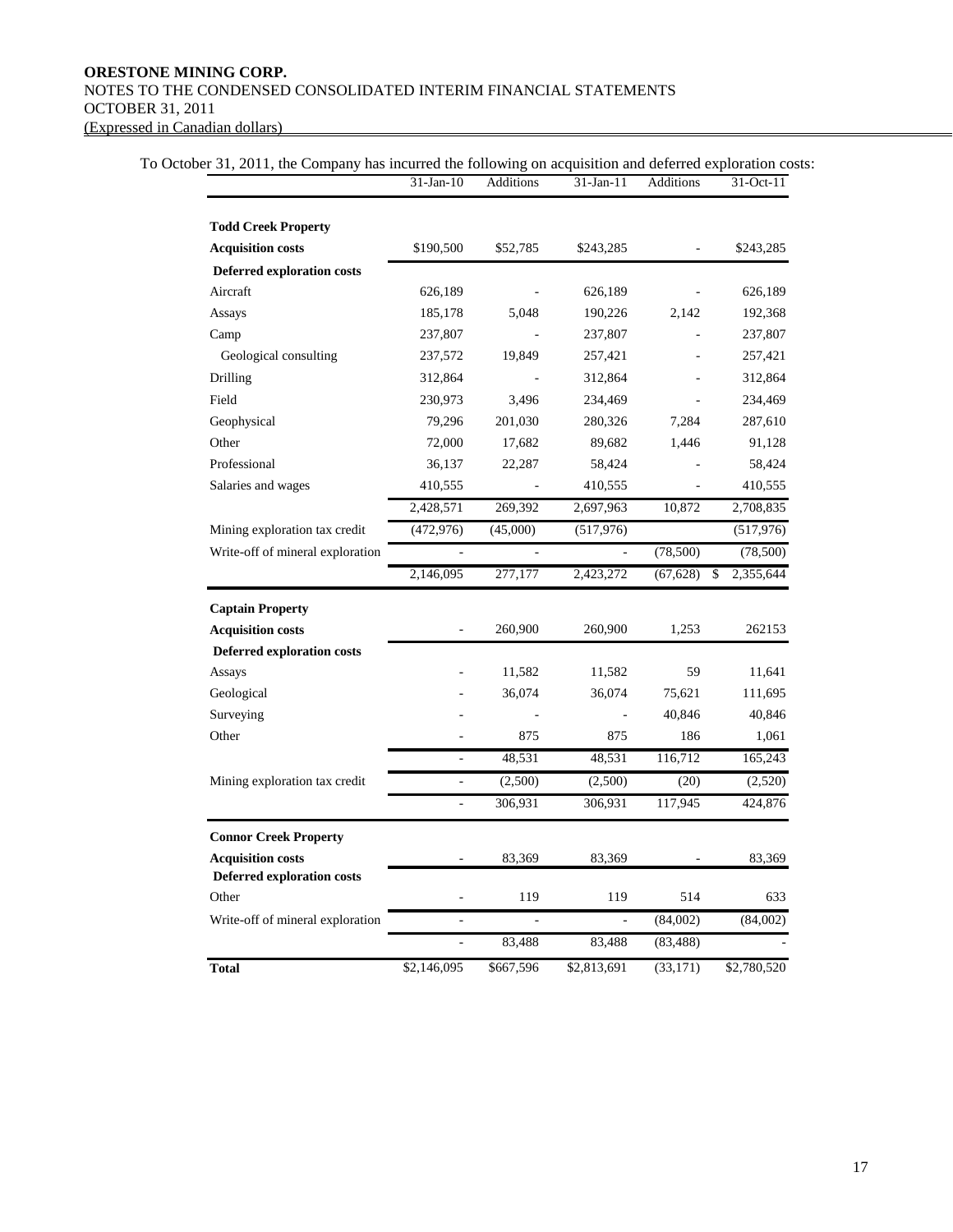# **6. LOANS PAYABLE**

During the year ended January 31, 2010, Orestone had loaned Intuitive \$200,000. The loan bore interest at the rate of 10% per annum. As of January 31, 2010, interest of \$3,333 was accrued on the loan and recorded in accounts payable and accrued liabilities. Pursuant to the completion of the RTO, this intercompany account was eliminated upon consolidation.

During the year ended January 31, 2009, the Company had received a \$25,000 loan from an arms-length party. This amount is unsecured, non-interest bearing and has no fixed terms of repayment. During the year ended January 31, 2011, this loan was settled by the issuance of 250,000 common shares at a fair value of \$7,500 (Note 8), resulting in a gain on settlement of debt of \$17,500.

# **7. RELATED PARTY TRANSACTIONS**

Payments to related parties were made in the normal course of operations and were valued at fair value as determined by management. Amounts due to or from related parties are unsecured, non-interest bearing and due on demand.

During the nine months ended October 31, 2011, the Company:

- a) incurred management fees of \$20,000 (2010 \$19,270) to directors and officers of the Company. As at October 31, 2011 \$4,000 (January 31, 2011 - \$87,000) was owed to these directors and officers;
- b) paid or accrued to pay a public company with two directors in common with the Company an aggregate of \$46,813 (2010 - \$Nil) for rent, office expenses and expense reimbursements. As at October 31, 2011 \$39,445 (January 31, 2011 - \$Nil) was owed to this public company;
- c) paid or accrued to pay a private company with a director in common with the Company an aggregate of \$35,954 (2010 - \$Nil) for expense reimbursements. As at October 31, 2011 \$2,032 (January 31, 2011 - \$Nil) was owed to this private company;
- d) paid or accrued to pay a private company with a director in common with the Company an aggregate of \$2,616 (2010 - \$5,281) for expense reimbursements. As at October 31, 2011 \$2,616 (January 31, 2011 - \$Nil) was owed to this private company;
- e) issued 2,648,400 shares at a deemed price of \$0.05 in settlement for certain debts owed by the Company in an amount of \$132,420 to certain directors and officers of the Company. As at October 31, 2011 \$60,500 (January 31, 2011 - \$178,070) was owed to certain officers and directors;
- f) \$5,566 (January 31, 2011 \$1,539) was owed to certain officers and directors of the Company for expense reimbursements;
- g) \$40,000 (2010 \$Nil) was received from a director as demand loan no-interest bearing with no fixed term of repayment. As at October 31, 2011, the Company owed this director an aggregate of \$40,000 (January 31, 2011 - \$Nil). The loan was subsequently paid.

# **8. SHARE CAPITAL**

# **a) Authorized**

Authorized: Unlimited number of common shares without par value.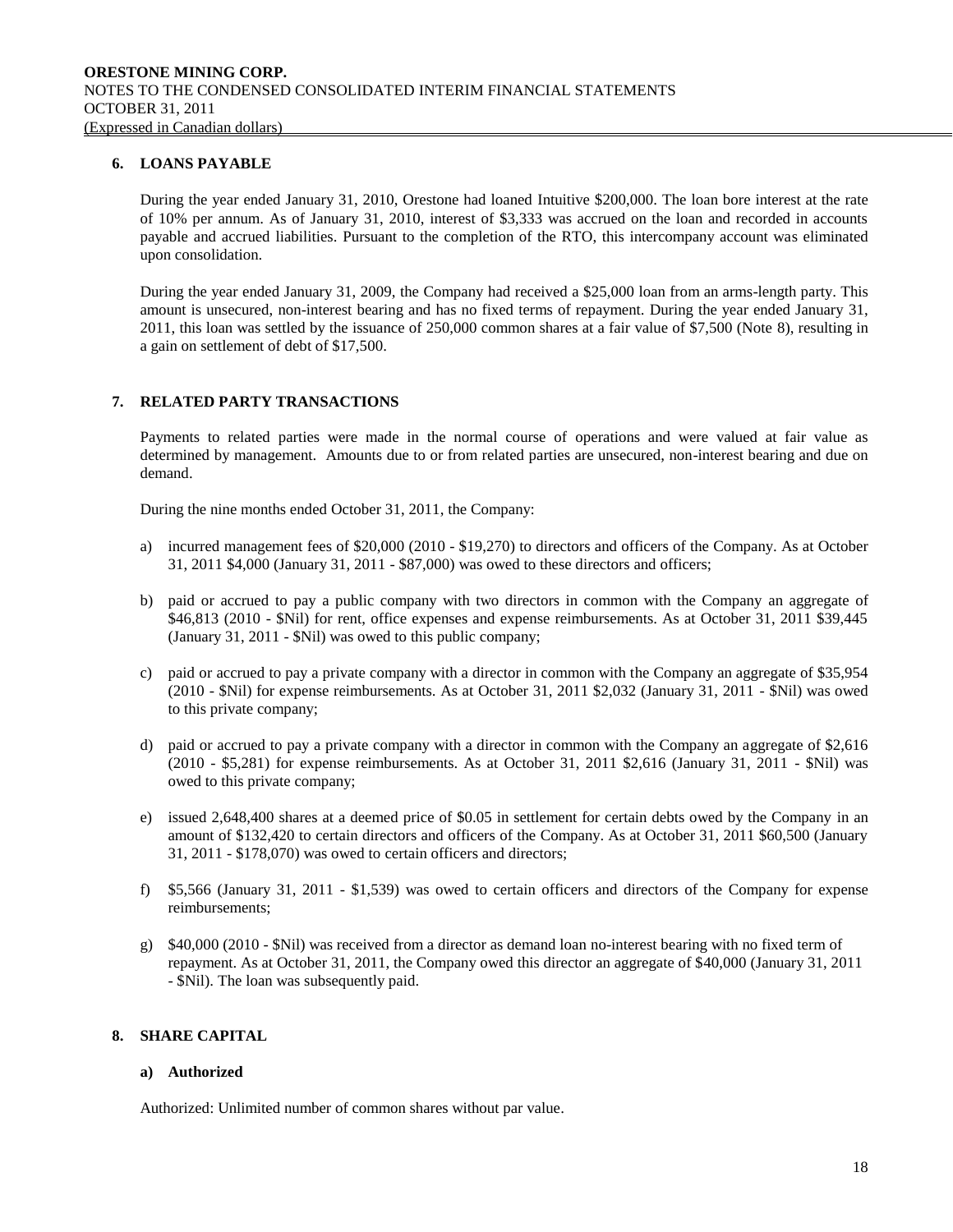#### **b) Details of issuance of common shares**

#### Fiscal 2011

On June 3, 2010, the Company issued 200,000 units at a fair value of \$10,000 as a finder's fee, pursuant to the RTO (Note 4). Each unit consists of one common share and one share purchase warrant. Each warrant entitles the holder to purchase one common share of the Company at \$0.15 per share for a period of 2 years. The warrants were allocated a fair value of \$5,270 using the Black Scholes Option Pricing Model and have been recorded as share issuance cost.

On August 12, 2010, the Company issued 250,000 common shares at a fair value of \$7,500 for settlement of a loan payable (Note 6).

On October 27, 2010, the Company issued 50,000 common shares at a fair value of \$3,500 pursuant to a mineral property option agreement for the Kelly Funk Property (Note 5).

On November 9, 2010, the Company issued 150,000 common shares at a fair value of \$10,500 pursuant to a mineral property option agreement for the Connor Creek property (Note 5).

# Fiscal 2012

On July 11, 2011, the Company completed a non-brokered private placement for gross proceeds of \$245,000 by issuing 4,900,000 units at \$0.05 per unit. Each unit is comprised of one common share and one non-transferrable share-purchase warrant. Each warrant entitles the holder to purchase one common share of the Company at \$0.10 per share for a period of 2 years. A fair value of \$112,339 was assigned to these warrants. An aggregate of \$9,490 was included in share issue costs. All securities issued on this private placement are subject to a four-month hold period expiring November 11, 2011.

On August 30, 2011, the Company issued 5,244,400 common shares at a deemed issue price of \$0.05 in settlement for certain debts owed to the Company for an aggregate amount of \$262,220. The shares were recorded at market value that resulted in a loss on debt settlement of \$104,888 (2010 - \$Nil).

As at October 31, 2011, \$40,000 was received for subscribed shares.

#### **c) Warrants**

The continuity of warrants for the period ended October 31, 2011 is as follows:

|                                    | Exercise | January 31, |                          |                               | October 31, |  |
|------------------------------------|----------|-------------|--------------------------|-------------------------------|-------------|--|
| Expiry date                        | price    | 2011        | Issued                   | Exercised                     | 2011        |  |
| December 18, 2011                  | \$0.15   | 3,650,400   | $\overline{\phantom{a}}$ | ۰                             | 3,650,400   |  |
| June 3, 2012                       | \$0.15   | 200,000     | -                        | -                             | 200,000     |  |
| July 11, 2013                      | \$0.10   |             | 4,900,000<br>-           |                               | 4,900,000   |  |
|                                    |          | 3,850,400   | 4,900,000                | -                             | 8,750,400   |  |
| Weighted average<br>exercise price |          | \$<br>0.15  | \$0.10                   | S<br>$\overline{\phantom{a}}$ | \$.<br>0.12 |  |

The weighted average remaining contractual life is 1.02 years.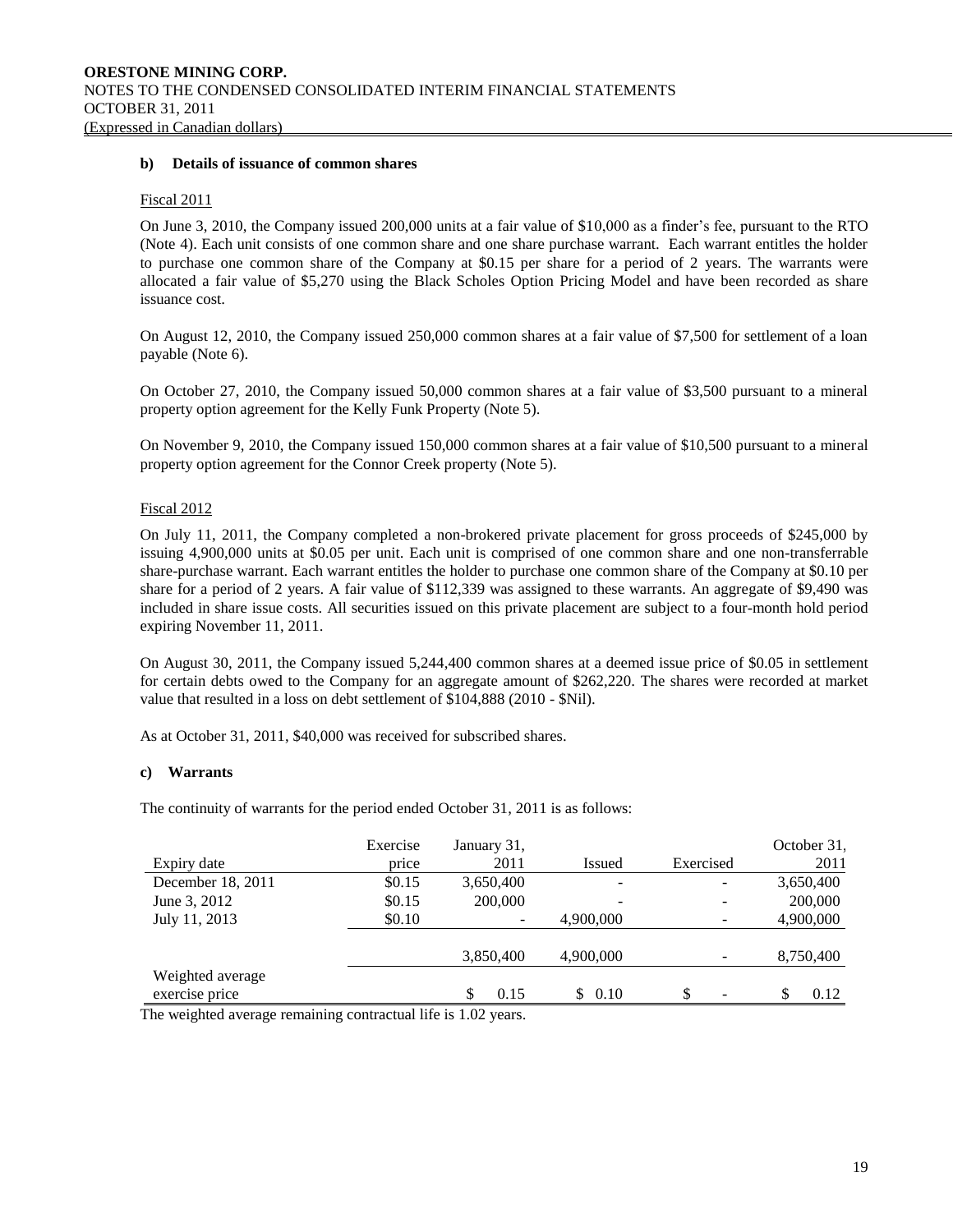The following table summarizes the fair value of the various warrants based upon the average of the pro-rata method and the Black-Scholes option pricing model with the assumptions listed:

|                                    |           | <b>Assumptions</b> |          |            |          |  |  |  |
|------------------------------------|-----------|--------------------|----------|------------|----------|--|--|--|
| Fair value<br>Warrants expiry date |           | Risk-free market   | Expected | Annualized | Dividend |  |  |  |
|                                    |           | rate               | life     | volatility | rate     |  |  |  |
| December 18, 2011                  | \$214,418 | 1.43%              | 2 year   | 163%       | 0%       |  |  |  |
| June 3, 2012                       | \$5,740   | l.78%              | 2 year   | 161%       | 0%       |  |  |  |
| July 11, 2013                      | \$112,339 | 2.09%              | 2 year   | 295%       | $0\%$    |  |  |  |

#### **d) Share purchase option compensation plan**

The Company has adopted an incentive share option plan, which provides that the Board of Directors of the Company may from time to time, in its discretion, and in accordance with the Exchange requirements, grant to directors, officers, employees and technical consultants to the Company, non-transferable options to purchase common shares, provided that the number of common shares reserved for issuance will not exceed 10% of the common shares to be outstanding at closing. Such options will be exercisable for a period of up to 5 years from the date of grant. In connection with the foregoing, the number of common shares reserved for issuance to any individual director or officer will not exceed 5% of the issued and outstanding common shares and the number of common shares reserved for issuance to all technical consultants will not exceed 2% of the issued and outstanding common shares.

The continuity of options for the period ended October 31, 2011 is as follows:

|                       | January 31,    | Expired/  | October 31,   |           |           |           |
|-----------------------|----------------|-----------|---------------|-----------|-----------|-----------|
| Expiry date           | Exercise price | 2011      | <b>Issued</b> | Exercised | Cancelled | 2011      |
| March 7, 2013         | \$0.200        | 1,250,000 |               |           | 500,000   | 750,000   |
| September 8, 2013     | \$0.105        |           | 555,000       |           |           | 555,000   |
| January 12, 2015      | \$0.150        | 500,000   |               | ۰         | 200,000   | 300,000   |
| September 8, 2016     | \$0.105        | -         | 1,925,000     |           | -         | 1,925,000 |
| September 29, 2016    | \$0.100        |           | 200,000       |           |           | 200,000   |
| Outstanding at end of |                | 1,750,000 | 2,680,000     |           | 700,000   | 3,730,000 |
| the period            |                |           |               |           |           |           |
| Weighted average      | \$             | 0.19      | \$<br>0.105   | - \$<br>٠ | S<br>0.19 | 0.13<br>S |
| exercise price        |                |           |               |           |           |           |

At October 31, 2011 the weighted average remaining life of the outstanding and exercisable options is 3.58 years (January 31, 2011 – 2.63 years).

On September 9, 2011, the Company granted stock options to directors and consultants of the Company to purchase a total of 2,480,000 common shares at a price of \$0.105 per share. Of these options 555,000 are exercisable until September 8, 2013 and 1,925,000 are exercisable until September 8, 2016.

On September 30, 2011 the Company granted stock options to a consultant of the Company to purchase a total of \$200,000 common shares at a price \$0.10 per share, exercisable until September 29, 2016.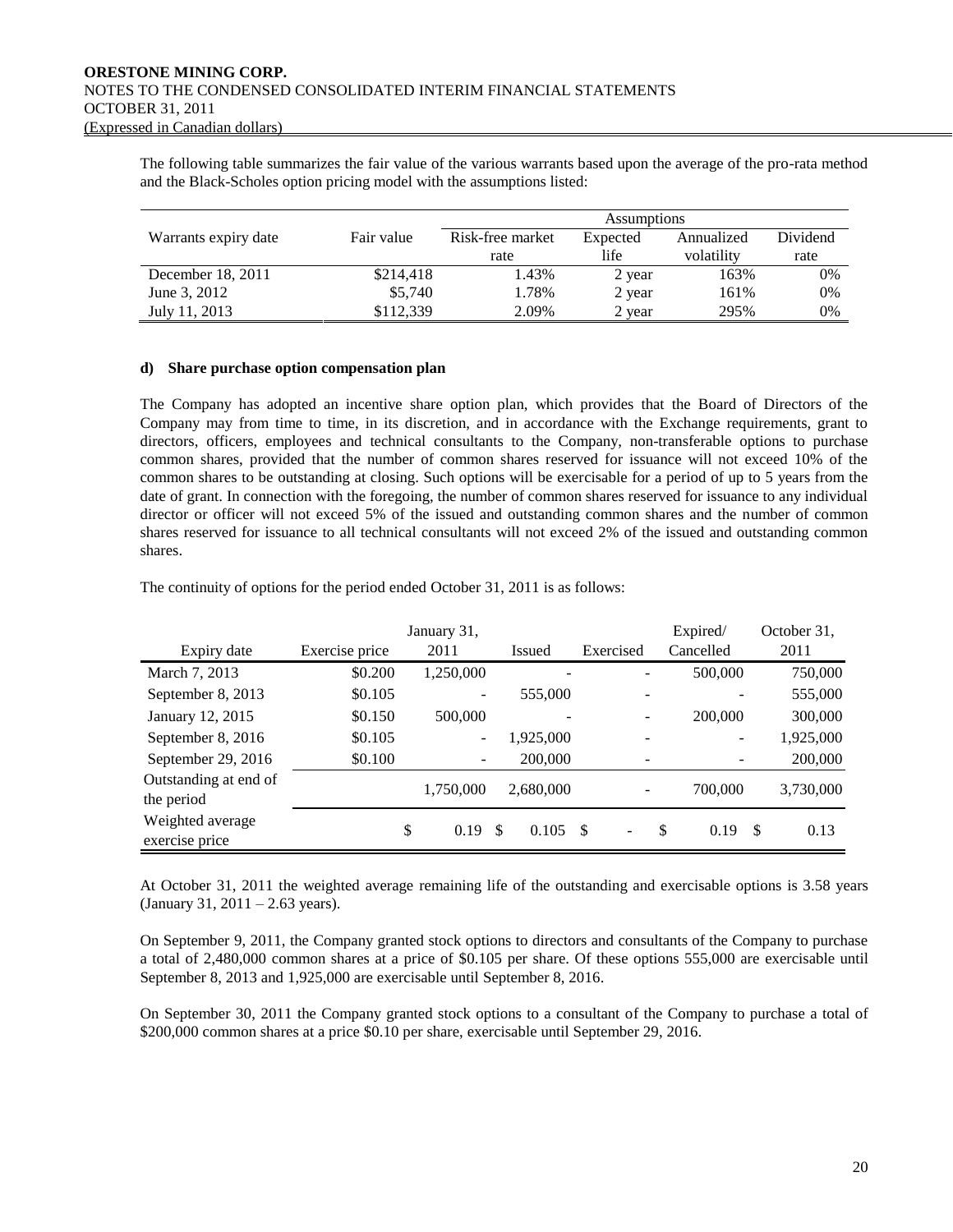The weighted average assumptions used to estimate the fair value of options for the period ended October 31, 2011 were:

|                               | 2011              |
|-------------------------------|-------------------|
| Risk-free interest rate       | $1.01\% - 1.38\%$ |
| Annualized volatility         | 130.97% - 141.58% |
| Expected dividend yield       | Nil.              |
| Expected option life in years | 5 years           |

Based on these variables, share based payment expense for the options vested during the nine months ended October 31, 2011 was \$40,902 (2010 - \$Nil).

Option pricing models require the input of highly subjective assumptions including the expected price volatility. Changes in the subjective assumptions can materially affect the fair value estimate, and therefore the existing models do not necessarily provide a reliable measure of the fair value of the Company's share purchase options.

# **e) Escrow shares**

975,000 common shares held in escrow as of January 31, 2011 were released as of April 30, 2011.

# **9. LOSS PER SHARE**

#### **Basic and diluted loss per share**

The calculation of basic and diluted loss per share for the nine months ended October 31, 2011 was based on the loss attributable to common shareholders of  $$560,799$  (2010 –  $$200,703$ ) and a weighted average number of common shares outstanding of 51,442,246 (2010 – 37,528,935).

Diluted loss per share did not include the effect of 8,750,400 warrants and 3,730,000 stock options (2010 – 3,650,000 and 1,750,000, respectively) because they are anti-dilutive.

# **10. FINANCIAL INSTRUMENTS AND RISK MANAGEMENT**

The Company's financial instruments consist of cash, receivables, mineral tax credit recoverable, loans payable, accounts payable and due to related parties. The carrying value of these financial instruments approximates their fair value and are measured based on Level 1 of the fair value hierarchy. The Company's financial instruments are exposed to certain financial risks, including currency risk, credit risk, liquidity risk and interest risk.

#### *Management of Financial Risk*

The Company's financial instruments are exposed to certain financial risks, which include credit risk, interest rate risk, liquidity risk, and market risk.

#### *Credit Risk*

Credit risk is the risk that one party to a financial instrument will fail to fulfill an obligation causing the other party to incur a financial loss. The Company is exposed to credit risks arising from its cash holdings and receivables. The Company manages credit risk by placing cash with major Canadian financial institutions. Receivables are due from the Government of Canada and for reimbursements. Management believes that credit risk related to these amounts is low.

#### *Interest Rate Risk*

Interest rate risk is the risk that an investment's value will change due to a change in the level of interest rates. The Company's exposure to interest rate risk relates to its ability to maintain the current rate of interest on its short-term investment.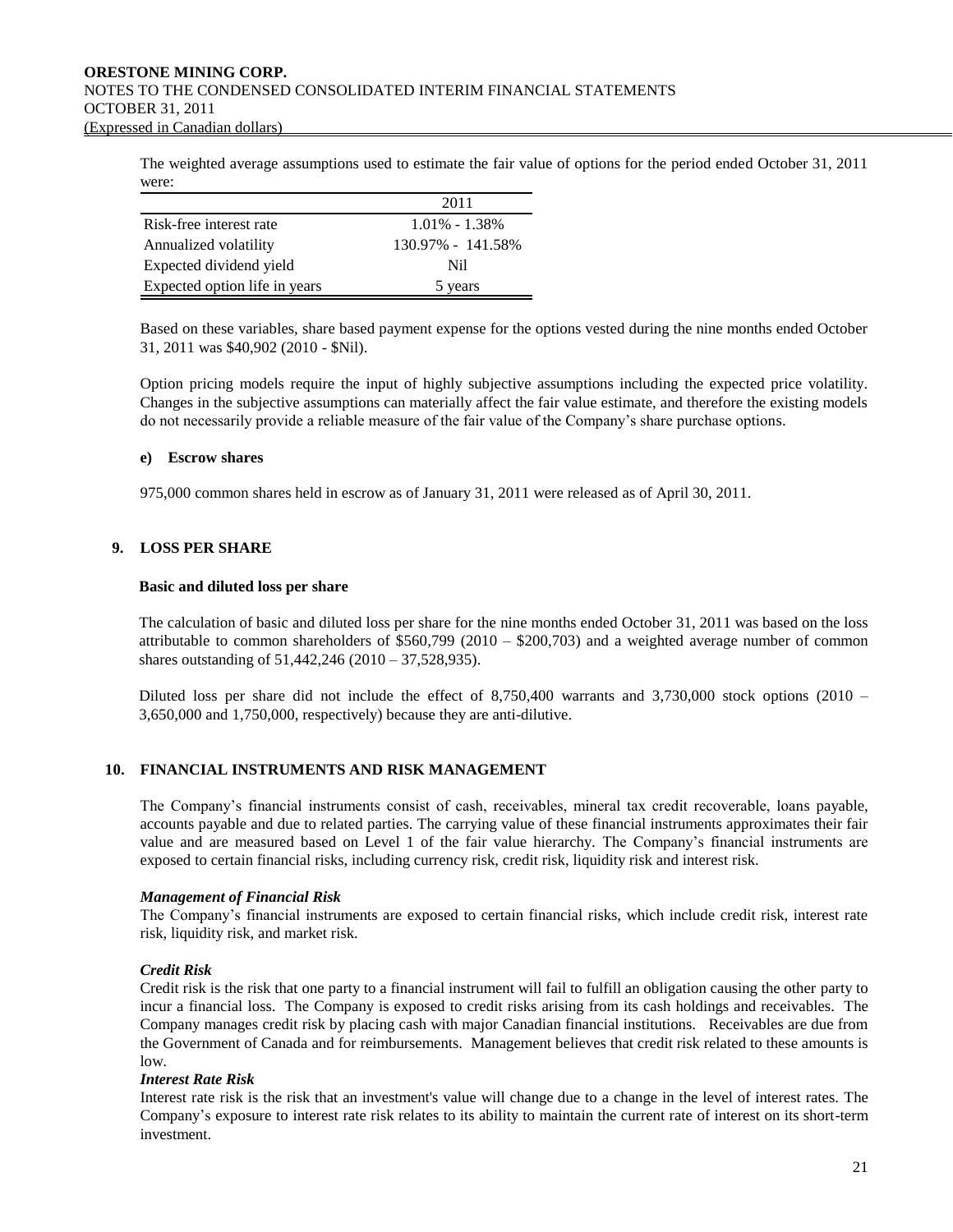# *Liquidity Risk*

Liquidity risk is the risk that the Company will not have sufficient funds to meet its financial obligations when they are due. To manage liquidity risk, the Company reviews additional sources of capital to continue its operations and discharge its commitments as they become due.

# *Market Risk*

Market risk is the risk that the fair value or future cash flows of a financial instrument will fluctuate because of changes in market prices. Market risk comprises three types of risk: currency risk, interest rate risk and price risk. The Company is not subject to currency risk as the functional currency is the Canadian dollar. The Company does not use any form of derivative or hedging instruments to reduce its foreign currency risk. The Company is not affected by price risk.

#### *Management of Industry Risk*

The Company is engaged primarily in the mineral exploration field and manages related industry risk issues directly. The Company is potentially at risk for environmental reclamation and fluctuations in commodity based market prices associated with resource property interests. Management is of the opinion that the Company addresses environmental risk and compliance in accordance with industry standards and specific project environmental requirements.

# **11. CAPITAL MANAGEMENT**

The Company considers its capital structure to be shareholders' equity represented by net assets over liabilities. The Company manages its capital structure based on the funds available to the Company, in order to support acquisition, maintenance, exploration, and development of mineral properties.

The Board of Directors has not established any quantitative return on capital criteria for management, instead relying on the expertise of the Company's management to sustain future development of the business.

The properties in which the Company currently has interests are in the exploration stage so the Company is dependent on external financing to fund its activities. In order to carry out activities and administration, the Company will spend its existing working capital and raise additional amounts as needed.

The Company is not subject to externally imposed capital restrictions.

# **12. SUBSEQUENT EVENTS**

On November 29 and December 2, 2011, the Company closed a non-brokered private placement, in two tranches, for aggregate proceeds of \$736,500. The offering consisted of 7,365,000 units at a price of \$0.10 per unit. Each unit consists of one common share and one-half common share purchase warrant, exercisable into one common share of the Company at a price of \$0.20. Of these warrants 3,057,500 are exercisable until November 29, 2012 and 625,000 until December 2, 2012. In connection with the non-brokered private placement, the Company paid finders' fees of \$29,505.

#### **13. TRANSITION TO INTERNATIONAL FINANCIAL REPORTING STANDARDS**

As stated in Note 2, these are the Company's first condensed interim consolidated financial statements for the period covered by its first annual financial statements prepared in accordance with IFRS.

The Company adopted IFRS in accordance with IFRS 1, First-time Adoption of International Financial Reporting Standards ("IFRS 1). The first date at which IFRS was applied was January 1, 2010 ("Transition Date"). IFRS 1 provides for certain mandatory exceptions and optional exemptions for first-time adopters of IFRS.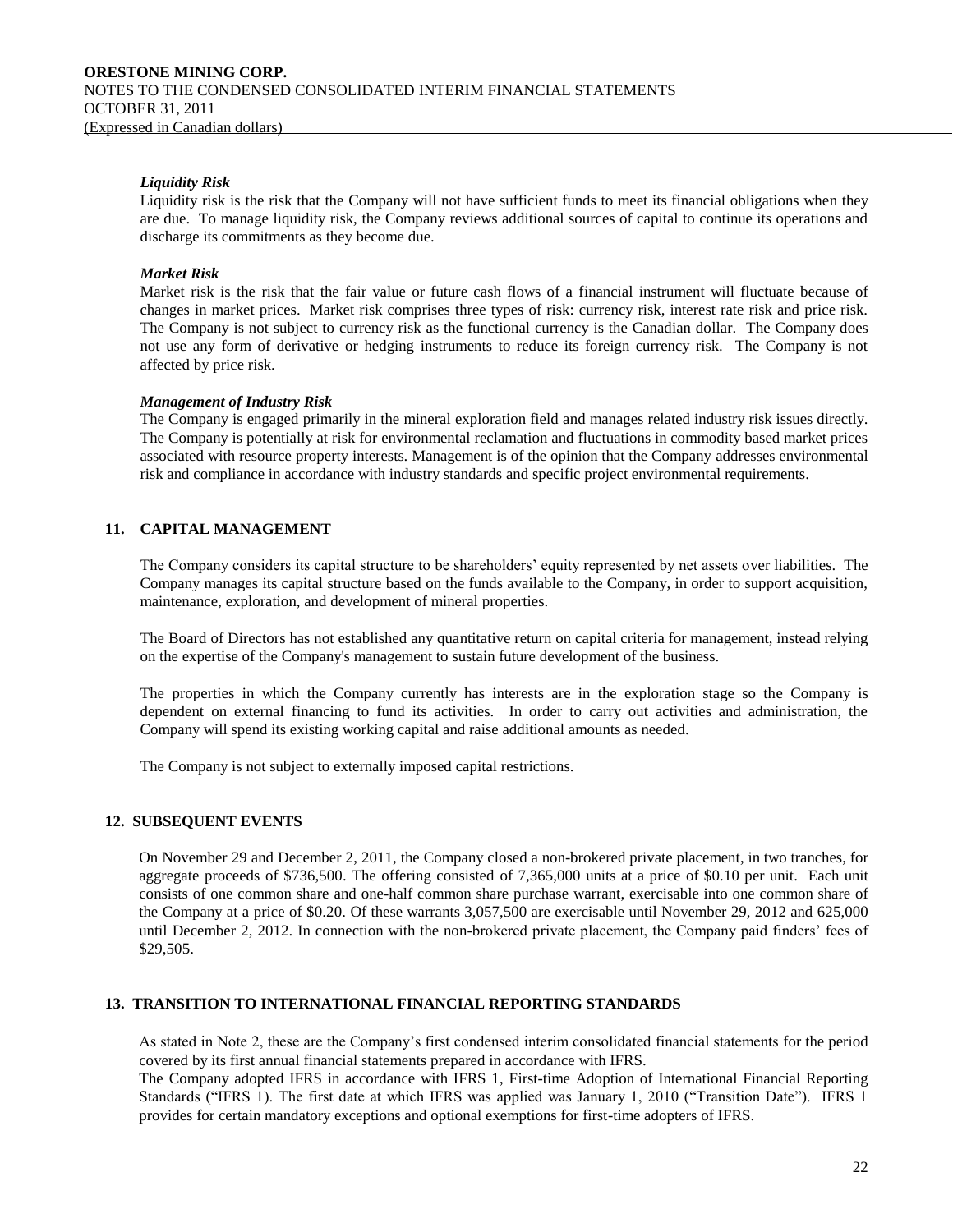IFRS 1 requires that the same policies are applied for all periods presented in the first IFRS financial statements and that those policies comply with IFRSs in effect as at the end of the first IFRS annual reporting period. Accordingly, the opening IFRS statement of financial position, 2010 comparatives and current year financial statements have been prepared using the same policies. The previously presented 2010 Canadian GAAP financial information has been reconciled to the IFRS information as part of this transition note in accordance with the requirements of IFRS 1. Further, the policies applied have been done so on a full retrospective basis unless an alternative treatment is permitted or required by an IFRS 1 exemption or exception. These are discussed below.

# **Elections upon first-time adoption of IFRS**

The IFRS 1 exemptions by the elected Company in the conversion from Canadian GAAP to IFRS are as follows:

# **(i) Business combinations**

IFRS 1 indicates that a first-time adopter may elect not to apply IFRS 3 (2008) *Business Combinations* retrospectively to business combinations that occurred before the date of transition to IFRS. The Company has elected to apply IFRS 3 (2008) to only those business combinations that occurred on or after the Transition Date and such business combinations have not been restated. As a result of this election, no adjustments were required to the Company's statement of financial position as at the Transition Date.

# **(ii) Share-based payment transactions**

IFRS 1 encourages, but does not require, first-time adopters to apply IFRS 2 *Share-based Payment* to equity instruments that were granted on or before November 7, 2002, or equity instruments that were granted subsequent to November 7, 2002 and vested before the later of the date of transition to IFRS and January 1, 2005. The Company has elected not to apply IFRS 2 to awards that vested prior to the Transition Date.

#### **Mandatory Exceptions under IFRS**

The IFRS 1 mandatory exception applied by the Company in the conversion from Canadian GAAP to IFRS is as follows:

# **(iii) Estimates**

In accordance with IFRS 1, an entity's estimates under IFRS at the date of transition to IFRS must be consistent with estimates made for the same date under previous GAAP unless there is objective evidence that those estimates were made in error. The Company's IFRS estimates as at the Transition Date are consistent with its Canadian GAAP estimates as at that date.

#### **(iv) Reclassification within Equity section**

Under Canadian GAAP, a balance within contributed surplus existed to record the issuance of warrants, agent's options and equity-settled employee benefits. Upon adoption of IFRS, the balance in this account has been reclassified to "Reserves – Warrants".

# **v) Deferred Tax on Mineral Properties**

As of January 31, 2011, the Company recognized a deferred income tax expense of \$84,848 arising from goodwill upon completion of the RTO as the difference between the allocated fair value and the tax base of the assets acquired. IAS 12, Income Taxes does not permit the recognition of deferred taxes on such transactions. As a result, the Company has derecognized the deferred income tax expense and liability which had previously been recognized on the transaction.

# **Reconciliations of Canadian GAAP to IFRS**

IFRS 1 requires an entity to reconcile equity and comprehensive income for prior periods presented under Canadian GAAP to IFRSs as of the same date. On conversion from Canadian GAAP to IFRS there was no significant net impact on the consolidated statements of cash flows for the nine months ended October 31, 2010 nor the year ended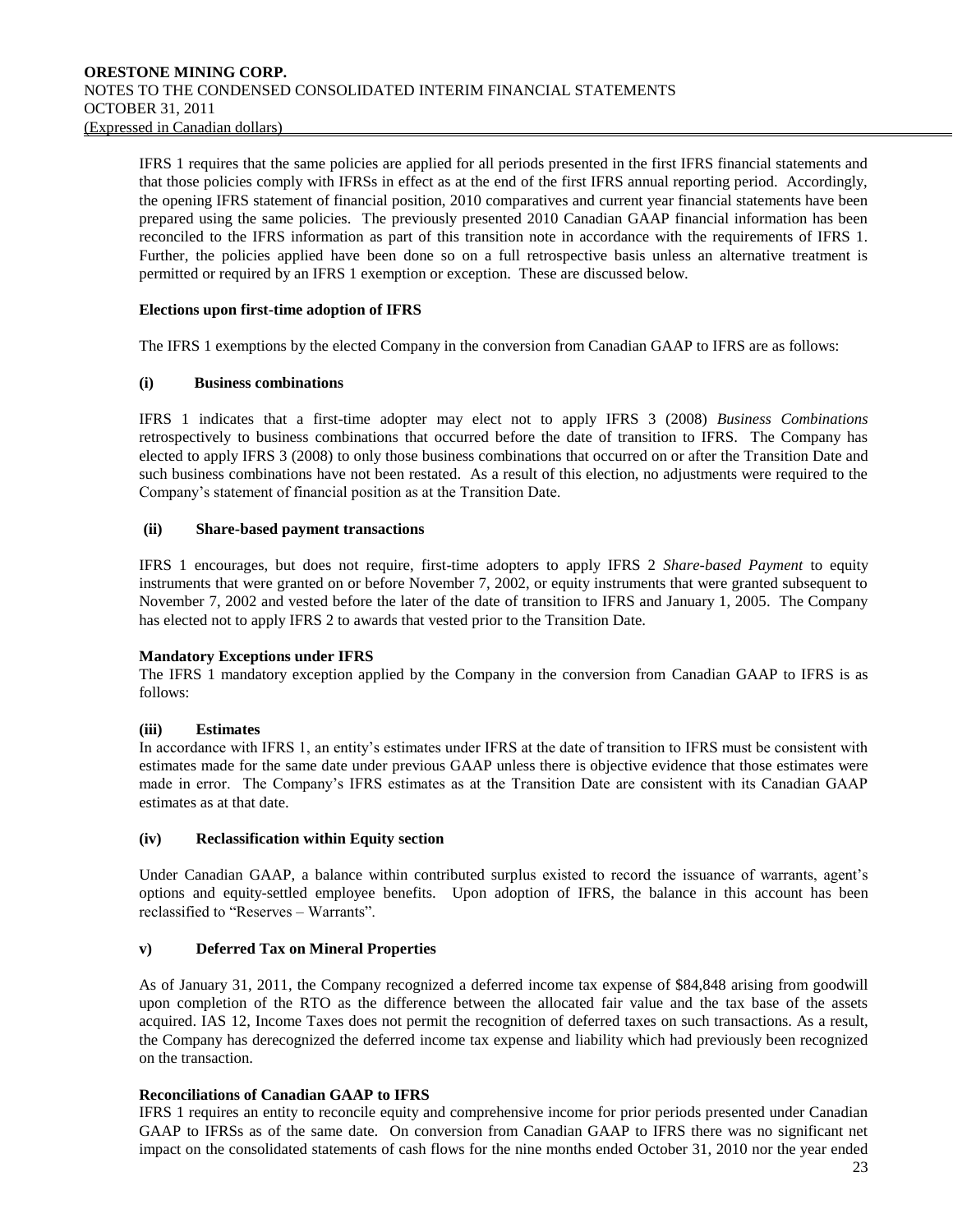January 31, 2011. The analysis which follows represents the reconciliations from Canadian GAAP to IFRS for the respective periods noted: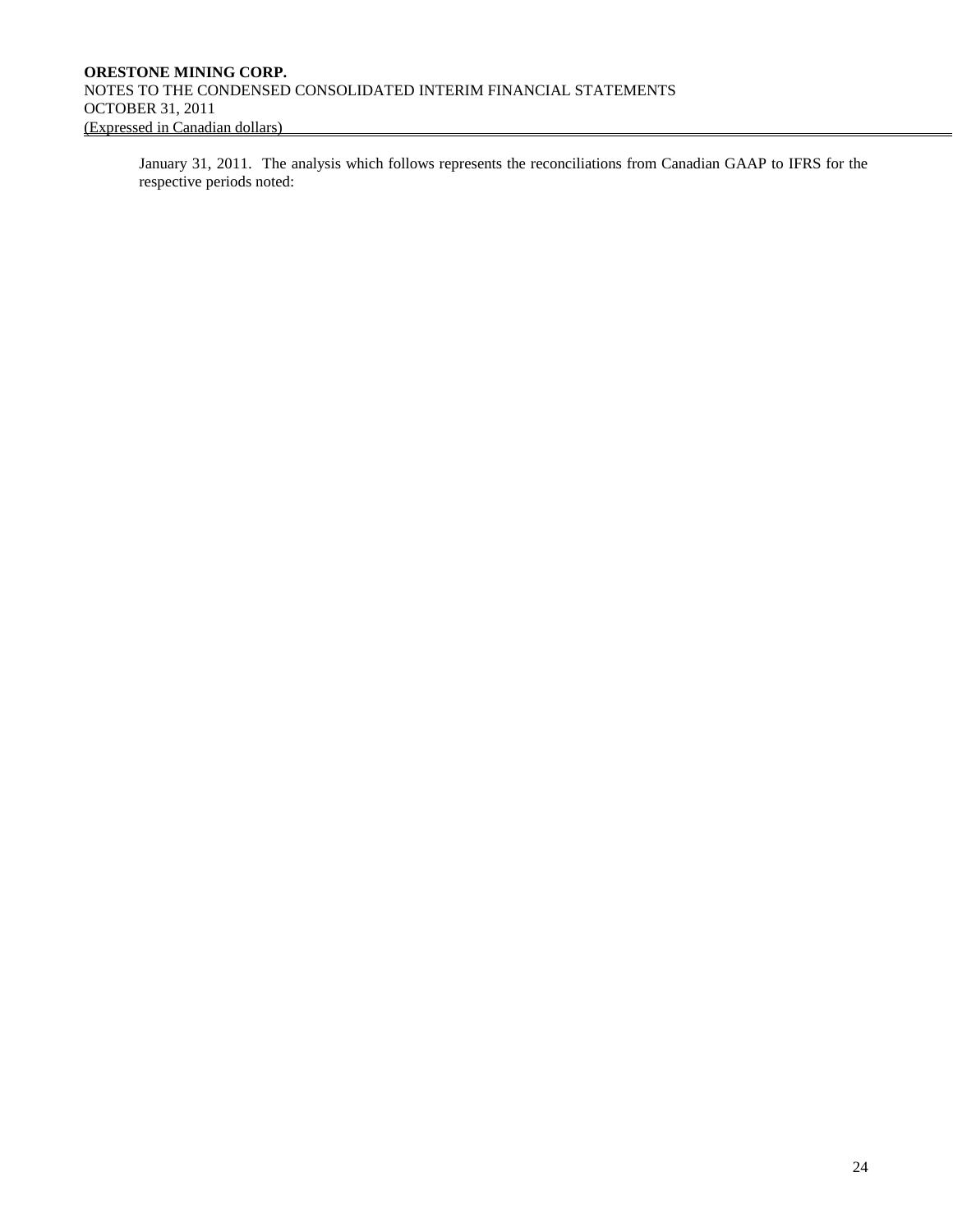# **ORESTONE MINING CORP.** NOTES TO THE CONDENSED CONSOLIDATED INTERIM FINANCIAL STATEMENTS OCTOBER 31, 2011 (Expressed in Canadian dollars)

#### **Reconciliation of Statement of Financial Position**

|                                 |              | <b>Effect of transition to IFRS</b> | <b>February 1, 2010</b>  |             | <b>Effect of transition to IFRS</b> | <b>October 31, 2010</b>     |                | <b>Effect of transition to IFRS</b><br><b>January 31, 2011</b> |            |             |
|---------------------------------|--------------|-------------------------------------|--------------------------|-------------|-------------------------------------|-----------------------------|----------------|----------------------------------------------------------------|------------|-------------|
|                                 | <b>Notes</b> | <b>Cdn GAAP</b>                     | Adj                      | <b>IFRS</b> | <b>Cdn GAAP</b>                     | Adj                         | <b>IFRS</b>    | <b>Cdn GAAP</b>                                                | <b>Adj</b> | <b>IFRS</b> |
|                                 |              | \$                                  | \$                       | \$          | \$                                  | \$                          | \$             | \$                                                             | \$         | \$          |
| <b>ASSETS</b>                   |              |                                     |                          |             |                                     |                             |                |                                                                |            |             |
| <b>Current assets</b>           |              |                                     |                          |             |                                     |                             |                |                                                                |            |             |
| Cash                            |              | 29,350                              | $\overline{\phantom{a}}$ | 29,350      | 116,976                             | $\overline{\phantom{a}}$    | 116,976        | 21,646                                                         |            | 21,646      |
| Receivables                     |              | 2,769                               |                          | 2,769       | 53,552                              |                             | 53,552         | 83,500                                                         |            | 83,500      |
| Mineral tax credit recoverable  |              | 28,582                              | $\overline{\phantom{a}}$ | 28,582      | 28,582                              | $\overline{\phantom{a}}$    | 28,582         | 76,082                                                         |            | 76,082      |
| Prepaids                        |              |                                     |                          |             | 4,900                               | $\overline{\phantom{a}}$    | 4,900          | 2,835                                                          |            | 2,835       |
| <b>Total current assets</b>     |              | 60,701                              | $\overline{a}$           | 60,701      | 204,010                             | $\overline{\phantom{a}}$    | 204,010        | 184,063                                                        | $\equiv$   | 184,063     |
| <b>Non-current assets</b>       |              |                                     |                          |             |                                     |                             |                |                                                                |            |             |
| <b>Exploration properties</b>   | 13v          | 2,146,095                           | $\overline{\phantom{a}}$ | 2,146,095   | 2,742,098                           |                             | 2,742,098      | 2,728,843                                                      | 84,848     | 2,813,691   |
| Property, plant and equipment   |              | 5,664                               |                          | 5,664       | 4,393                               |                             | 4,393          | 3,981                                                          |            | 3,981       |
| Deposits                        |              | 81,048                              |                          | 81,048      | 17,500                              |                             | 17,500         | 17,500                                                         |            | 17,500      |
| <b>Reclamation</b> bond         |              |                                     |                          |             | 29,000                              |                             | 29,000         | 29,000                                                         |            | 29,000      |
| <b>Total non-current assets</b> |              | 2,232,807                           | $\mathcal{L}$            | 2,232,807   | 2,792,991                           | $\sim$                      | 2,792,991      | 2,779,324                                                      | 84,848     | 2,864,172   |
| <b>TOTAL ASSETS</b>             |              | 2,293,508                           | $\overline{\phantom{a}}$ | 2,293,508   | 2,997,001                           |                             | 2,997,001      | 2,963,387                                                      | 84,848     | 3,048,235   |
| <b>EQUITY AND LIABILITIES</b>   |              |                                     |                          |             |                                     |                             |                |                                                                |            |             |
| <b>Current liabiities</b>       |              |                                     |                          |             |                                     |                             |                |                                                                |            |             |
| Accounts payable and accrued    |              |                                     |                          |             |                                     |                             |                |                                                                |            |             |
| liabilities                     |              | 110,623                             |                          | 110,623     | 92,559                              |                             | 92,559         | 233,785                                                        |            | 233,785     |
| Due to related parties          |              |                                     |                          |             |                                     |                             |                | 178,070                                                        |            | 178,070     |
| Loans payable                   |              | 225,000                             | $\blacksquare$           | 225,000     |                                     |                             |                |                                                                |            |             |
|                                 |              | 335,623                             | $\overline{\phantom{a}}$ | 335,623     | 92,559                              | $\overline{\phantom{a}}$    | 92,559         | 411,855                                                        | $\equiv$   | 411,855     |
| <b>Capital and reserves</b>     |              |                                     |                          |             |                                     |                             |                |                                                                |            |             |
| Share capital                   |              | 2,540,989                           |                          | 2,540,989   | 3,682,979                           | $\overline{\phantom{a}}$    | 3,682,979      | 3,675,979                                                      | $\sim$     | 3,675,979   |
| <b>Reserve - Warrants</b>       | 13iv         |                                     |                          |             |                                     | 5,270                       | 5,270          |                                                                | 5,270      | 5,270       |
| Contributed surplus             |              |                                     |                          |             | 5,270                               | (5,270)                     | $\overline{a}$ | 5,270                                                          | (5,270)    |             |
| Accumulated deficit             | 13v          | (583, 104)                          |                          | (583, 104)  | (783, 807)                          | $\mathcal{L}^{\mathcal{A}}$ | (783, 807)     | (1,129,717)                                                    | 84,848     | (1,044,869) |
| <b>Total equity</b>             |              | 1,957,885                           | $\overline{\phantom{a}}$ | 1,957,885   | 2,904,442                           | $\overline{\phantom{a}}$    | 2,904,442      | 2,551,532                                                      | 84,848     | 2,636,380   |
| TOTAL EQUITY AND                |              |                                     |                          |             |                                     |                             |                |                                                                |            |             |
| <b>LIABILITIES</b>              |              | 2,293,508                           |                          | 2,293,508   | 2,997,001                           |                             | 2,997,001      | 2,963,387                                                      | 84,848     | 3,048,235   |

 $\overline{\phantom{0}}$